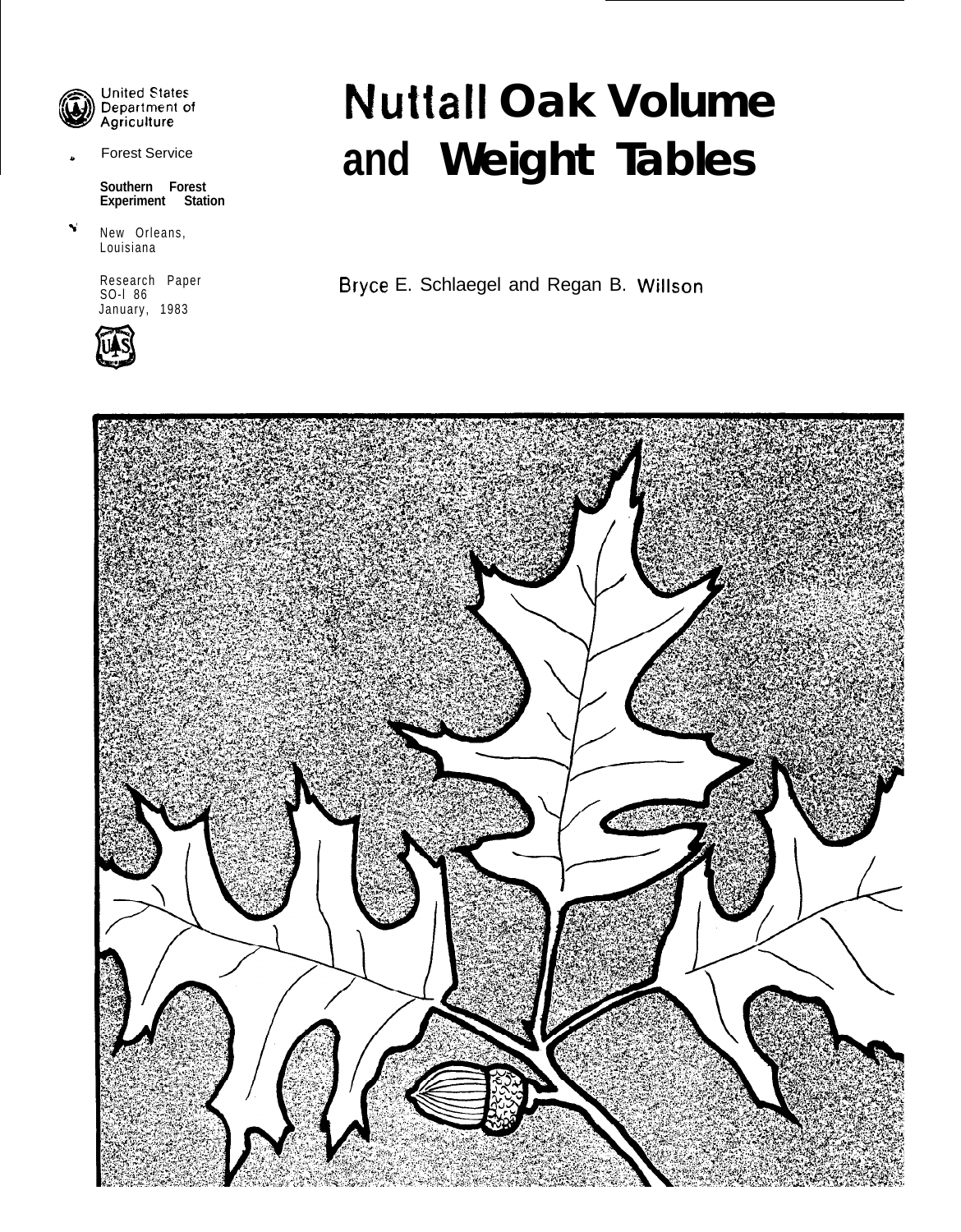#### **SUMMARY**

Volume and weight tables were constructed from a 62-tree sample of Nuttall oak *(Quercusnutkdlii* Palmer) taken in the Mississippi Delta. The tables present volume, green weight, and dry weight of bole wood, bole wood plus bark, and total tree above a one-foot stump as predicted from the nonlinear model Y =  $\mathbf{b}_0 \mathbf{D}^{b_1} \mathbf{H}^{b_2}$ . Merchantable bole volumes and weight estimates can be made to outside bark diameter limits of 2 to 12 inches in 2-inch increments. More precise bole estimates can be obtained from equations using upper bole diameters at relative heights of 25, 33, and 50 percent of total tree height.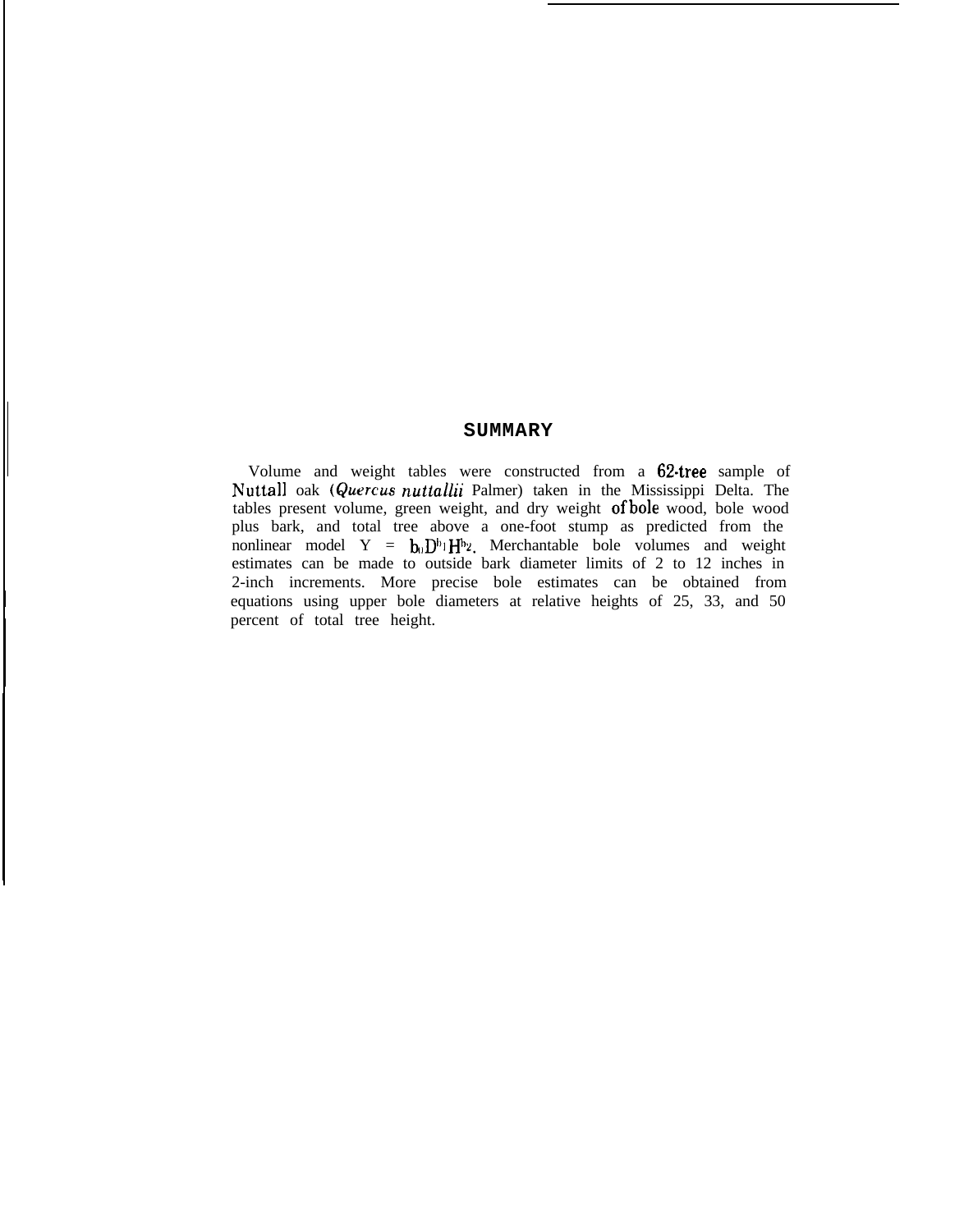## **Nuttall Oak Volume and Weight Tables**

Bryce E. Schlaegel and Regan B. Willson

#### **INTRODUCTION**

Nuttall oak *(Quercus nuttallii* Palmer) grows on the bottomlands of the Coastal Plain of the southern United States from Alabama to southeastern Texas, north in the Mississippi Valley to Arkansas, southeastern Missouri and western Tennessee (fig. 1). It reaches its best development on the alluvial bottomlands of the Mississippi River and its tributaries. On good sites, it is a moderately rapid grower reaching heights of 120 feet and a dbh in excess of 36 inches.

In recent years there has been considerable demand for volume and weight tables for bottomland hardwood species. This paper is the second in a series of six giving both volume and weight tables for some of the major bottomland hardwood species. The other five species in the series are willow oak (Q. *phellos* L.) (Schlaegel 1981), overcup oak *(Q. lyrata* Walt.), sugarberry *(Celtis laevigata* Willd.), sweetgum *(Liquidambar styraciflua* L.), and green ash *(Fraxinus pennsylvanica* Marsh.).

#### **METHODS**

The data were collected from 13 natural bottomland hardwood stands in Mississippi. All stands were uneven-aged of mixed species composition. Each stand was measured for species composition and diameter distribution. A total of 62 trees was chosen for destructive sampling and ranged in dbh from 2 through 38 inches. Growing stock trees with healthy crowns and no visible signs of disease or decay were selected from both the overstory and understory. When available, three trees were selected from each diameter class.

Stump height, height to base of live crown, and total height were measured on each felled sample tree. Disks about l-inch thick were cut from the bole at regular intervals from the stump to the top of the

tree. These were then sealed in separate polye lene bags for laboratory determination of mois content and specific gravity. The first disk was stump height and the remainder at 5-foot inter from the ground for trees  $5$  inches dbh and larger and at 3-foot intervals for trees smaller than inches dbh. All limbs were weighed on 60 of trees.

In the laboratory, both wood and bark mois content and specific gravity were determined follows:

- 1. Wood and bark were separated with hammer and chisel.
- 2. Each component was weighed green.
- 3. Both wood and bark were soaked in water at least an hour to ensure complete swell
- 4. Volumes were obtained by immers (Heinrichs and Lassen 1970).
- 5. Wood and bark were dried in a forced-air over at 105°C for at least 48 hours.
- 6. Wood or bark moisture content = green weight - ovendry weight

$$
\begin{array}{c}\n \overline{\text{o} \cdot \text{v}} \\
\overline{\text{o} \cdot \text{v}} \\
\overline{\text{o} \cdot \text{v}} \\
\overline{\text{v}} \\
\overline{\text{v}} \\
\overline{\text{v}} \\
\overline{\text{v}} \\
\overline{\text{v}} \\
\overline{\text{v}} \\
\overline{\text{v}} \\
\overline{\text{v}} \\
\overline{\text{v}} \\
\overline{\text{v}} \\
\overline{\text{v}} \\
\overline{\text{v}} \\
\overline{\text{v}} \\
\overline{\text{v}} \\
\overline{\text{v}} \\
\overline{\text{v}} \\
\overline{\text{v}} \\
\overline{\text{v}} \\
\overline{\text{v}} \\
\overline{\text{v}} \\
\overline{\text{v}} \\
\overline{\text{v}} \\
\overline{\text{v}} \\
\overline{\text{v}} \\
\overline{\text{v}} \\
\overline{\text{v}} \\
\overline{\text{v}} \\
\overline{\text{v}} \\
\overline{\text{v}} \\
\overline{\text{v}} \\
\overline{\text{v}} \\
\overline{\text{v}} \\
\overline{\text{v}} \\
\overline{\text{v}} \\
\overline{\text{v}} \\
\overline{\text{v}} \\
\overline{\text{v}} \\
\overline{\text{v}} \\
\overline{\text{v}} \\
\overline{\text{v}} \\
\overline{\text{v}} \\
\overline{\text{v}} \\
\overline{\text{v}} \\
\overline{\text{v}} \\
\overline{\text{v}} \\
\overline{\text{v}} \\
\overline{\text{v}} \\
\overline{\text{v}} \\
\overline{\text{v}} \\
\overline{\text{v}} \\
\overline{\text{v}} \\
\overline{\text{v}} \\
\overline{\text{v}} \\
\overline{\text{v}} \\
\overline{\text{v}} \\
\overline{\text{v}} \\
\overline{\text{v}} \\
\overline{\text{v}} \\
\overline{\text{v}} \\
\overline{\text{v}} \\
\overline{\text{v}} \\
\overline{\text{v}} \\
\overline{\text{v}} \\
\overline{\text{v}} \\
\overline{\text{v}} \\
\overline{\text{v}} \\
\overline{\text{v}} \\
\overline{\text{v}} \\
\overline{\text{v}} \\
\overline{\text{v}} \\
\overline{\text{v}} \\
\overline{\text{v}} \\
\overline{\text{v}} \\
\overline{\text{v}} \\
\overline{\text{v}} \\
\overline{\text{v}} \\
\overline{\text{v}} \\
\overline{\text{v}} \\
\over
$$

7. Specific gravity <sup>=</sup>

ovendry wood or bark weight (g)

green wood or bark volume (cm") '

Average tree moisture content and speci gravity were calculated from weighted averages the disk values; each disk specific gravity moisture content was weighted by its square average diameter.

Taper functions of the form

$$
Y = b_1(X^1 - 1) + b_2(X^2 - 1) + \ldots + b_p(X^p - 1)
$$

where  $Y = d/D$ .

- d = diameter at height h on the bole,
- $D = dbh$ .
- $X = h/H$ .
- $h =$  height from ground to a specific measurement point,

Bryce E. Schlaegel is Principal Mensurationist Southern Hardwoods Laboratory, maintained at Stoneville, Mississippi, by the Souther Forest Experiment Station, Forest Service-USDA, in cooperation with the Mississippi Agricultural and Forestry Experiment Station and the Southern Hardwood Forest Research Group. Regan B. Willson is Instructor in Computer Information Systems at Delta State Univ., Cleveland, Mississippi.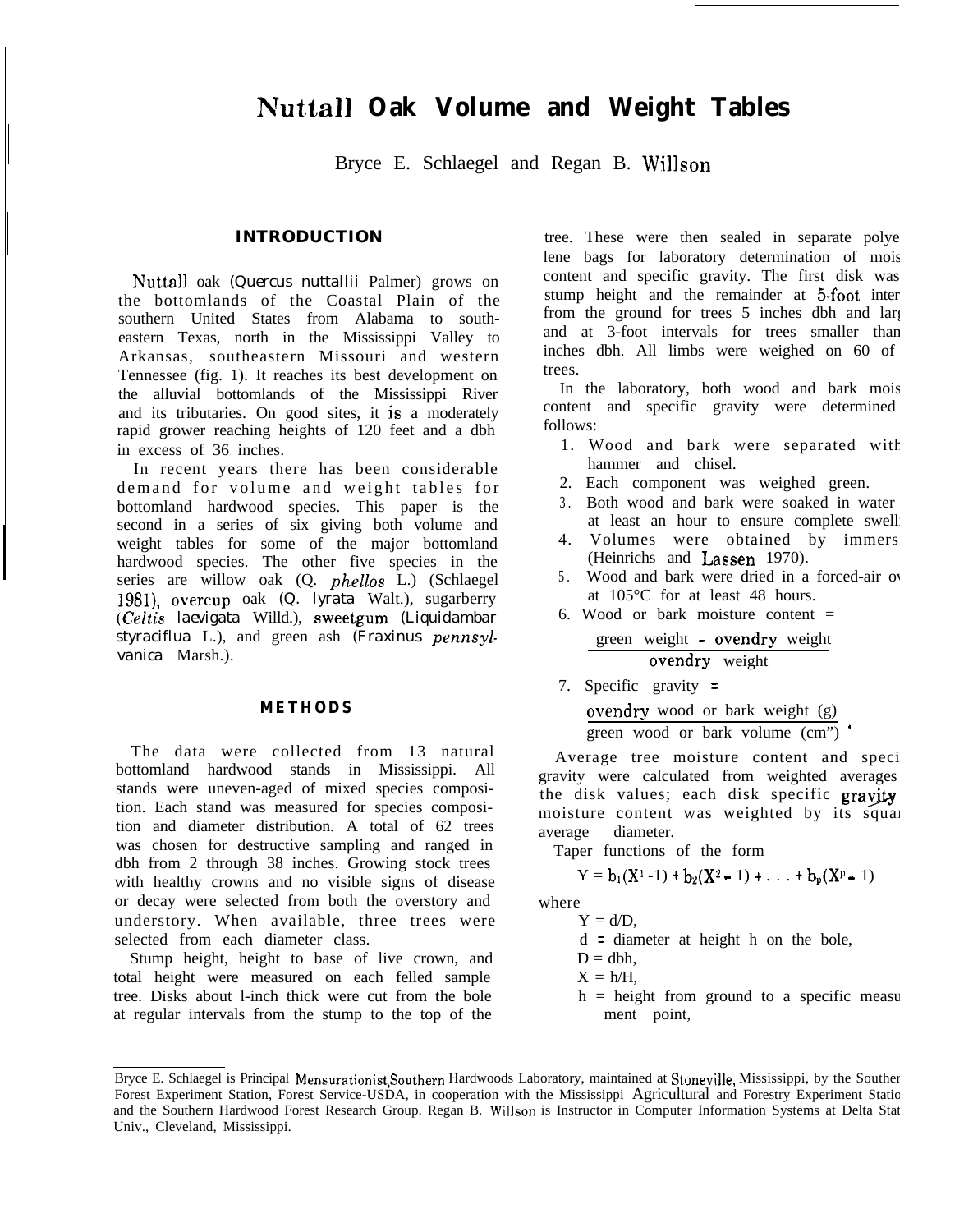

Figure *I.-The range of Nuttall oak. (F-506656)*

 $H =$  total height,

b, = coefficients estimated for each tree by linear regression; i = 1, 2, ... p;  $4 \le p \le 7$ , were calculated for each tree, both inside and outside bark. Cubic-foot volumes were obtained for each tree by integrating the taper function to heights of specific top diameters. Bole green and dry weights were calculated from estimated tree volume and weighted average tree density and moisture content.

Nonlinear regression equations were used to predict volume, green weight, and dry weight ofbole wood, bole wood plus bark, and bole wood plus bark plus branches.

#### RESULTS

Average characteristics for the trees in this study were:

|                                    | Average | Range           |
|------------------------------------|---------|-----------------|
| Age (years)                        | 71      | 28-123          |
| Dbh $(in)$                         | 17.6    | 2.6-37.9        |
| Total height (ft)                  | a2      | 25-118          |
| Wood moisture content<br>(percent) | 90      | $57 - 112$      |
| Bark moisture content<br>(percent) | 64      | 53-93           |
| Wood specific gravity              | 0.558   | $0.505 - 0.660$ |

| Bark specific gravity   | 0.619 | 0.389-0.702     |
|-------------------------|-------|-----------------|
| Wood + bark green       |       |                 |
| density $(lbs/ft^3)$    | 65.62 | $61.26 - 69.19$ |
| Wood + bark dry density |       |                 |
| $(lbs/ft^3)$            | 35.20 | 32.08-39.90     |
| Wood + bark moisture    |       |                 |
| content (percent)       | 87    | 60-107          |
| Wood + bark specific    |       |                 |
| gravity                 | 0.564 | $0.514 - 0.639$ |

The nonlinear model used to fit individual tree volume and weights is

$$
Y = b_0 D^{b_1} H^{b_2} + e \tag{1}
$$

where

Y = the volume or weight variable of interest,

- $D =$  tree dbh in inches,
- $H =$  total height in feet,

 $e$  = random error for Y, and

 $b_0$ ,  $b_1$ , and  $b_2$  are coefficients estimated from the data. An iterative least squares technique proposed by Hartley (1961) was used to estimate equation coefficients.

Estimates of the coefficients are presented in table 1 for predicting cubic-foot volume, green and dry weight of bole wood, bole wood plus bark, and bole wood plus bark plus branches. Additional statistics presented are the component means, fit index (FI), the regression standard error of estimate  $(S_{y.x})$ , and the coefficient of variation  $(C.V.)$  of predictions. Fit index, which is similar to the coeffi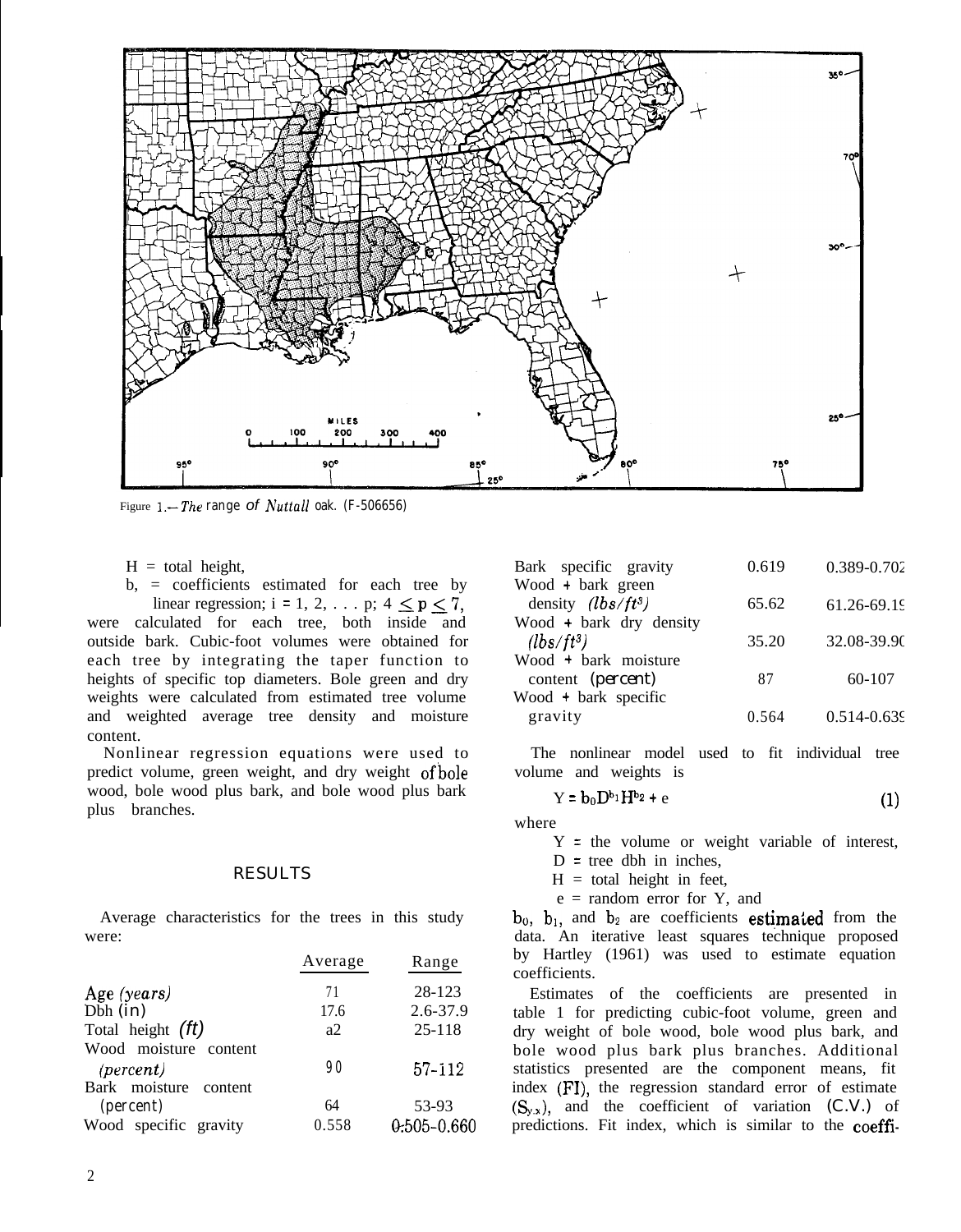cient of determination  $(R^2)$  is used to judge equation efficiency when the dependent variable has been transformed (Farrar 1978) or has been estimated by other than linear least squares techniques. It is calculated from the total and residual sums of squares of untransformed units.' The fit index and  $\overline{R}^2$  are equal when a simple linear regression analysis **is** performed on an untransformed dependent variable.

Fit indices range from 0.982 to 0.988 for all components. A fit index of 1.0 indicates that predictions can be made without error with the data used to fit the model; a value close to 1 .O is desirable. Coefficients of variation, which are indices of relative precision of prediction, range from 10.9 percent to 13.3 percent.

Using measures of individual tree dbh and total height, estimates can be made for tree volume (table 2), green weight (table 3), or dry weight (table 4) for bole wood, bole wood plus bark, and for bole wood plus bark plus branches.

#### MERCHANTABLE BOLE ESTIMATES

The merchantable bole **is** defined as that portion of the tree bole from a one-foot stump to a specific top diameter outside bark, excluding limbs. Merchantable bole volume or weight can be expressed as a proportion of the total bole by a simple asymptotic model proposed by Stevens (1951):

$$
RI = \alpha \bullet t \beta \gamma^D \tag{2}
$$

where

.

 $\mathord{\text{\rm l}}$ 

- $D =$  tree dbh outside bark.
- $RI = ratio of merchandise bole volume (weight)$ to total bole volume (weight), where  $I = top$ d.o.b. of merchantable bole, e.g.  $R4 =$ V4/VT, where
	- $R4$  = ratio to a 4-inch top
- $V4 =$  bole volume to a 4-inch top
- $VT = bole$  volume to top of tree
- $\alpha, \beta, \gamma$  = parameters to be estimated from the data, where
	- $\alpha$  is the upper asymptote of the ratio,  $\alpha < 1$ ,
	- $\beta$  = the change in the ratio estimate as D extends from 0 toward infinity, and
	- $\gamma$  = the factor by which the deviation of the ratio is reduced from **its** asymptotic value by each unit step of D.

For each top diameter, separate ratio equations . were fitted for inside and outside bark volume, green weight, and dry weight. Placing confidence

$$
\overline{{}^1{\rm{FI}}}=\overline{\left[\,1-\left[\,\Sigma(Y-\sqrt{Y})^2\right]\;/\;/\;\left[\,\Sigma(Y-\bar{Y}\,)^2\right]\,\right]}
$$

bounds on the parameter estimates recommended by  $Gal$  (1975) showed significant difference between the inside a outside bark equations for either the volume weight ratio estimates. Thus, for a given outside bark top diameter, both the inside and outside  $b_i$ merchantale bole ratio can be estimated using same equation.

The data inside and outside bark were the combined to test the applicability of using a singleratio equation to predict, for a given top diamet either merchantable volume, green weight, or weight. As above, separate equations were derived for volume, green weight, and dry weight. The thr sets of parameters were compared by usi confidence interval estimation as above. I significant differences were found betwe parameter estimates for volume, green weight, a dry weight. Thus, for a specific top diameter, the ratio of merchantable bole to total bole is the sar for either volume, green weight, or dry weig inside and outside bark. Thus, only one rat equation per top diameter is needed.

Table 5 **gives** the parameter estimates for the second model by 2-inch top diameters outside bar using nonlinear least squares techniques proposed by Stevens  $(3951)$ . The volume or weight to any 1 diameter is found by multiplying the ratio estimation from one of the equations in table  $5$  times the total bole volume or weight estimates from tables 2, or 4.

#### IMPROVED TOTAL BOLE .ESTIMATES

The precision of the merchantable bole estimates depends upon the precision of the total bo estimate. The more precisely the total bole predicted, the more precise will be the merchantal bole prediction. But how can total bole estimates improved?

Total bole estimates can be significant improved by measuring one or two addition diameters on the bole. Tables 6 and 7 gi regression statistics for total bole volume a weight under two different model forms:

and

$$
Y = b_0 [(D^{b_1} \cdot D_{1/2}{}^{b_2}) + D_{1/4}{}^{b_3}] H^{b_4} + \epsilon
$$

 $Y = b_0(D^{b_1} + D_{1/3}b_2)$   $H^{b_3} + e$ 

where  $D$ ,  $H$ , and  $Y$  are as defined previously, a  $D_{1/3}$ ,  $D_{1/2}$ , and  $D_{1/4}$  are diameters outside bark at 1,  $1/2$ , and  $1/4$  the total height, respectively.

**Statistics** from tables 6 and 7 show the significant improvement, based on variance reduction, over the previous dbh and height equations of table Measuring one additional diameter at  $1/3$  the tree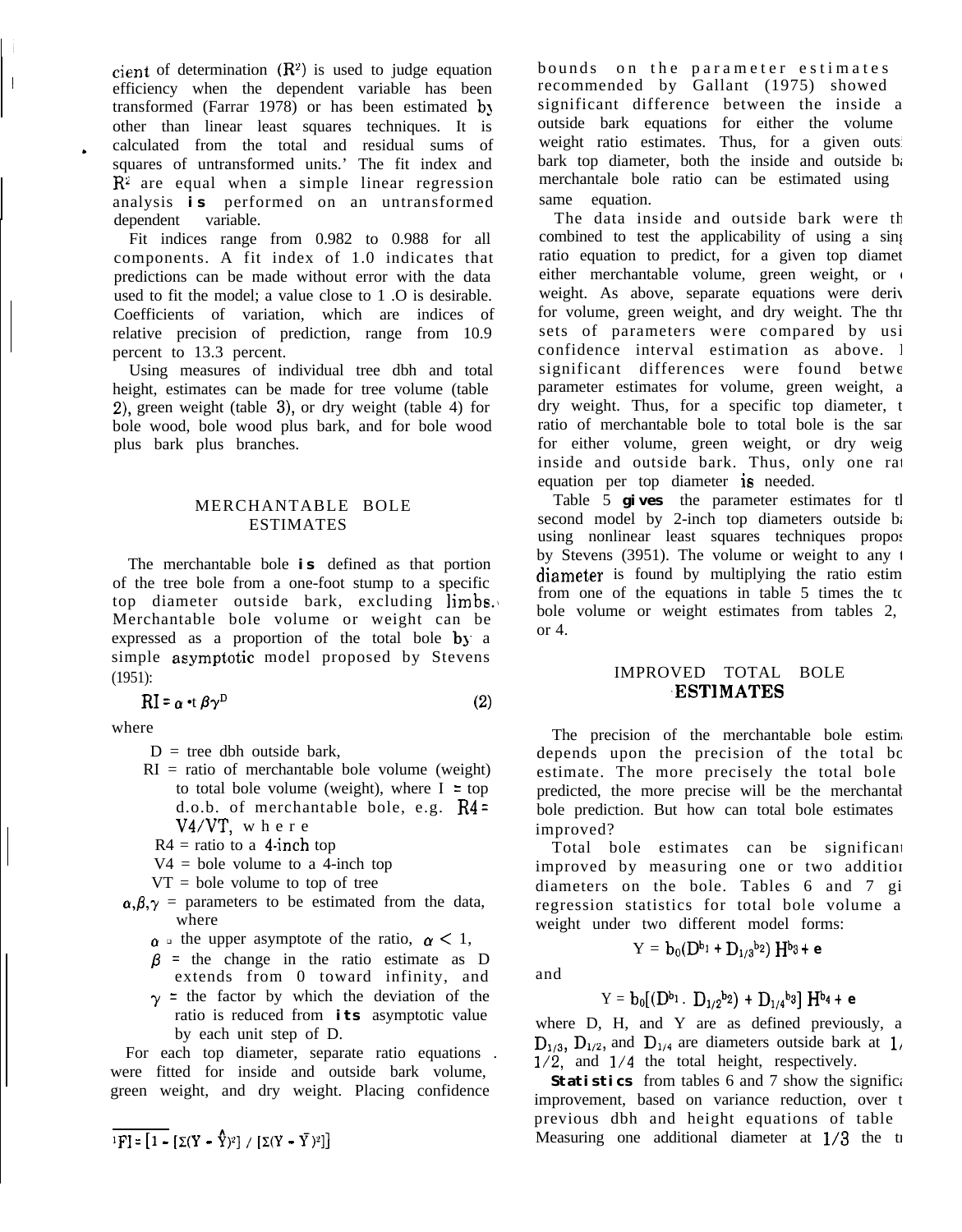height,  $D_{1/3}$ , reduces the standard error of estimate 33 to 47 percent for both bole wood and the total  $\bullet$  bole. bole.<br>Measuring two upper bole diameters at points  $1/4$ 

and l/2 of the total height result in further significant increases in precision. Improvements in the standard error of estimate over the dbh and height model range from 60 to 80 percent for bole wood and total bole.

Taking additional bole measurements means a higher inventory cost, since more time will need to be spent at each tree. However, a large proportion of inventory cost is travel to the candidate tree. The data presented in this section allow total and merchantable bole estimates to **be made** with a high degree of reliability. Each user has to decide when increased precision is needed and whether the need will offset the increased cost.

#### **LOCAL VOLUME TABLES**

( 1

There are many occasions when the only tree variable available is dbh, or perhaps only a rough estimate of tree volume or weight is needed. In these cases a local volume table will suffice. Table 8 gives the statistics needed for estimating by the local volume table technique. However, it must be realized that estimation precision may be considerably lessened. The local volume or weight model is  $Y = b_0D^{b_1} + e$ .

#### **LITERATURE CITED**

Farrar, R. M., Jr.

1978. Silvicultural implications of the growth response of naturally regenerated even-aged stands of longleaf pine (*Pinus palustris* Mill,) to varying stand age, sitequality, and density **and** certain stand structure measures. Unpublished Ph.D. dissertation, University of Georgia, Athens, Ga. 132 p,

- 1975. Nonlinear regression. Am. Stat. 29(2):73-81. Hartley, H. 0.
- 1961. The modified Gauss-Newton method for **fit**ting of non-linear regression functions by least squares. Technometrics 3(2):269-280.
- Heinrichs, J. Frank, and L. E. Lassen.
- 1970. Improved technique for determining the volume of irregularly shaped wood blocks. For. Prod. J. 20(4):24.
- Schlaegel, Bryce E.
- 1981. Willow oak volume and weight tables for the Mississippi Delta. U.S. Dep. **Agric. For. Serv.** Res. Pap. SO-173, 14 p. South. For. **Exp. Stn.,** New Orleans, La.
- Stevens, **W.** L.
	- 1951. Asymptotic regression. Biometrics 7:247- *267.*

| Component  | Average<br>Y | $\mathbf{b}_0$ | b <sub>1</sub> | $\mathbf{b}_2$         | Fit<br>index <sup>2</sup> | $\hat{S}_{y,x}$ <sup>3</sup> | C.V.<br>percent' |
|------------|--------------|----------------|----------------|------------------------|---------------------------|------------------------------|------------------|
|            |              |                |                | Volume<br>(cubic feet) |                           |                              |                  |
| Bole wood  | 68.8         | 0.00160        | 1.7760         | 1.1794                 | 0.987                     | 7.87                         | 11.4             |
| Total bole | 76.6         | 0.00211        | 1.7490         | 1.1609                 | 0.987                     | 8.68                         | 11.3             |
| Total tree | 113.9        | 0.00844        | 2.2210         | 0.6112                 | 0.988                     | 13.23                        | 11.6             |
|            |              |                | Green          | weight                 | (pounds)                  | $\cdot$                      |                  |
| Bole wood  | 4576         | 0.05261        | 1.7910         | 1.3211                 | 0.988                     | 510                          | 11.1             |
| Total bole | 5076         | 0.07352        | 1.7646         | 1.2893                 | 0.988                     | 551                          | 10.9,            |
| Total tree | 7540         | 0.30356        | 2.2438         | 0.7269                 | 0.987                     | 934                          | 12.4             |
|            |              |                |                | Dry weight (pounds)    |                           |                              |                  |
| Bole wood  | 2324         | 0.05839        | 1.7362         | 1.1899                 | 0.982                     | 308                          | 13.3             |
| Total bole | 2631         | 0.08238        | 1.7130         | 1.1582                 | 0.982                     | 342                          | 13.0             |
| Total tree | 3909         | 0.31596        | 2.1854         | 0.6169                 | 0.984                     | 616                          | 13.2             |

*Table I.-Regression statistics for predicting Nuttall oak tree volumes and weights'*

**IV**olumes and weights of trees from a I-foot stump to the tree tip, using  $Y = b_0D^{b_1}H^{b_2}$ ;  $D = d_0$ ,  $H =$  total height.

$$
{}^{2}\mathrm{Fit}\text{ index} = 1_{\mathcal{A}} \left[ \Sigma(Y - Y)^{2} / \Sigma(Y - Y)^{2} \right]
$$

 ${}^{3}\text{S}_{\text{v,x}} = [\Sigma(Y - \bar{Y})^{2}/(n-3)]^{1/2}.$ 

Coefficient of variation =  $100 \, \text{S}_{y.x} / \bar{Y}$ .

Gallant, A. R.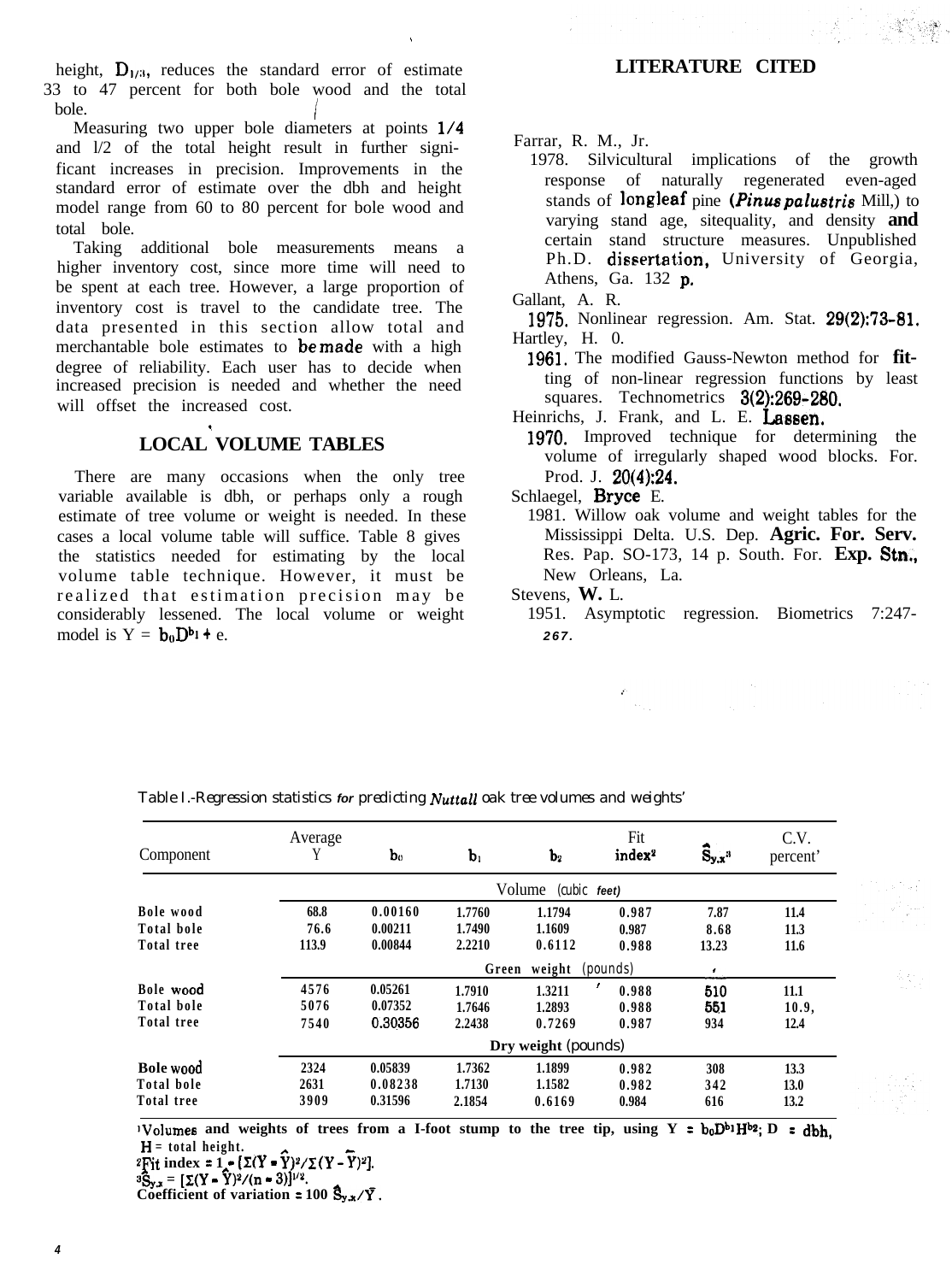|                  | Total height in feet       |                          |                      |                                     |                              |                                  |                              |                                                                         |                          |                                          |              |     |
|------------------|----------------------------|--------------------------|----------------------|-------------------------------------|------------------------------|----------------------------------|------------------------------|-------------------------------------------------------------------------|--------------------------|------------------------------------------|--------------|-----|
| Dbh              | $20\,$                     | $30\,$                   | $40\,$               | $50\,$                              | 60                           | ${\bf 70}$                       | 80                           | 90                                                                      | $100\,$                  | 110                                      | 120          | 130 |
| inches<br>2      | 0.192                      | ,,,,,,,,,,               |                      |                                     |                              |                                  |                              | waaraan resoo aan aan amaa cubic feet waan $\_$ mmaan aan aan aan aan a |                          |                                          |              |     |
|                  | 0.23<br>0.25               |                          |                      |                                     |                              |                                  |                              |                                                                         |                          |                                          |              |     |
| $\sqrt{3}$       | $0.39^{3}$<br>0.47<br>0.60 | 0.62<br>0.75<br>0.77     |                      |                                     |                              |                                  |                              |                                                                         |                          |                                          |              |     |
| $\overline{4}$   |                            | 1.04<br>1.24<br>1.47     | 1.45<br>1.73<br>1.75 |                                     |                              |                                  |                              |                                                                         |                          |                                          |              |     |
| $\bf 5$          |                            | 1.54<br>1.83<br>2.41     | 2.16<br>2.55<br>2.87 |                                     |                              |                                  |                              |                                                                         |                          |                                          |              |     |
| $\boldsymbol{6}$ |                            | 2.13<br>$2.51\,$<br>3.61 | 2.99<br>3.51<br>4.30 | 3.89<br>4.55<br>4.93                |                              |                                  |                              |                                                                         |                          |                                          |              |     |
| 7                |                            |                          | 3.93<br>4.59<br>6.06 | 5.11<br>5.95<br>6.94                | 6.34<br>7.36<br>7.76         |                                  |                              |                                                                         |                          |                                          |              |     |
| $\bf 8$          |                            |                          | 4.98<br>5.80<br>8.15 | 6.48<br>7.52<br>9.34                | 8.04<br>9.29<br>10.4         | 9.64<br>11.1<br>11.5             |                              |                                                                         |                          |                                          |              |     |
| $\boldsymbol{9}$ |                            |                          | 6.14<br>7.13<br>10.6 | 7.99<br>$\boldsymbol{9.24}$<br>12.1 | 9.91<br>11.4<br>13.6         | 11.9<br>13.7<br>14.9             | 13.9<br>15.9<br>16.2         |                                                                         |                          |                                          |              |     |
| 10               |                            |                          |                      | 9.63<br>11.1<br>15.3                | 11.9<br>13.7<br>17.1         | 14.3<br>16.4<br>18.8             | 16.8<br>19.2<br>20.4         |                                                                         |                          |                                          |              |     |
| 11               |                            |                          |                      | 11.4<br>13.1<br>19.0                | 14.1<br>16.2<br>21.2         | 17.0<br>19.4<br>23.3.            | 19.9<br>22.6<br>25.3         | 22.8<br>26.0<br>27.1                                                    |                          |                                          |              |     |
| 12               |                            |                          |                      | 13.3<br>15.3<br>$23.0\,$            | 16.5<br>18.9<br>25.7         | 19.8<br>22.6<br>28.2             | 23.2<br>26.4<br>30.6         | 26.6<br>30.2<br>32.9                                                    | 30.2<br>34.2<br>35.1     |                                          |              |     |
| 13               |                            |                          |                      |                                     | 19.0<br>21.7                 | 22.8<br>26.0                     | 26.7<br>30.3                 | 30.7<br>34.8                                                            | 34.8<br>39.3             |                                          |              |     |
| $14\,$           |                            |                          |                      |                                     | 30.7<br>$21.7\,$<br>24.7     | 33.7<br>$26.0\,$<br>29.6         | 36.6<br>$30.5\,$<br>34.5     | 39.3<br>$35.0\,$<br>39.6                                                | 42.0<br>39.7<br>44.7     |                                          |              |     |
| 15               |                            |                          |                      |                                     | $36.2\,$<br>24.5<br>$27.9\,$ | $39.8\,$<br>29.4<br>33.4         | 43.2<br>34.5<br>$39.0\,$     | 46.4<br>39.6<br>44.7                                                    | 49.5<br>44.8<br>50.5     |                                          |              |     |
| 16               |                            |                          |                      |                                     | 42.2                         | 46.4<br>$33.0\,$<br>37.4         | 50.3<br>38.6<br>43.6         | 54.1<br>44.4<br>$50.0\,$                                                | 57.6<br>50.3<br>56.5     | 56.3<br>63.1                             |              |     |
| 17               |                            |                          |                      |                                     |                              | $53.5\,$<br>$36.8\,$<br>41.5     | 58.1<br>43.0<br>48.5         | 62.4<br>49.5<br>55.6                                                    | 66.5<br>$56.0\,$<br>62.8 | 70.5<br>62.7<br>70.2                     |              |     |
| 18               |                            |                          |                      |                                     |                              | 61.2<br>40.7<br>45.9             | 66.4<br>47.6<br>$53.9\,$     | 71.4<br>54.7<br>61.4                                                    | $76.1\,$<br>62.0<br>69.4 | 80.7<br>69.4<br>77.6                     |              |     |
| 19               |                            |                          |                      |                                     |                              | 69.5<br>44.8<br>$50.4\,$<br>78.4 | 75.4<br>52.4<br>58.9<br>85.0 | 81.0<br>60.3<br>67.5<br>91.4                                            | 86.4<br>68.2<br>76.3     | 91.6<br>76.3<br>85.3<br>97.5 103.0 109.0 | 84.6<br>94.3 |     |

Table *Z.-Cubic-loot volume joor Nuttoll oak bole wood, bole wood plus bark, and total tree'*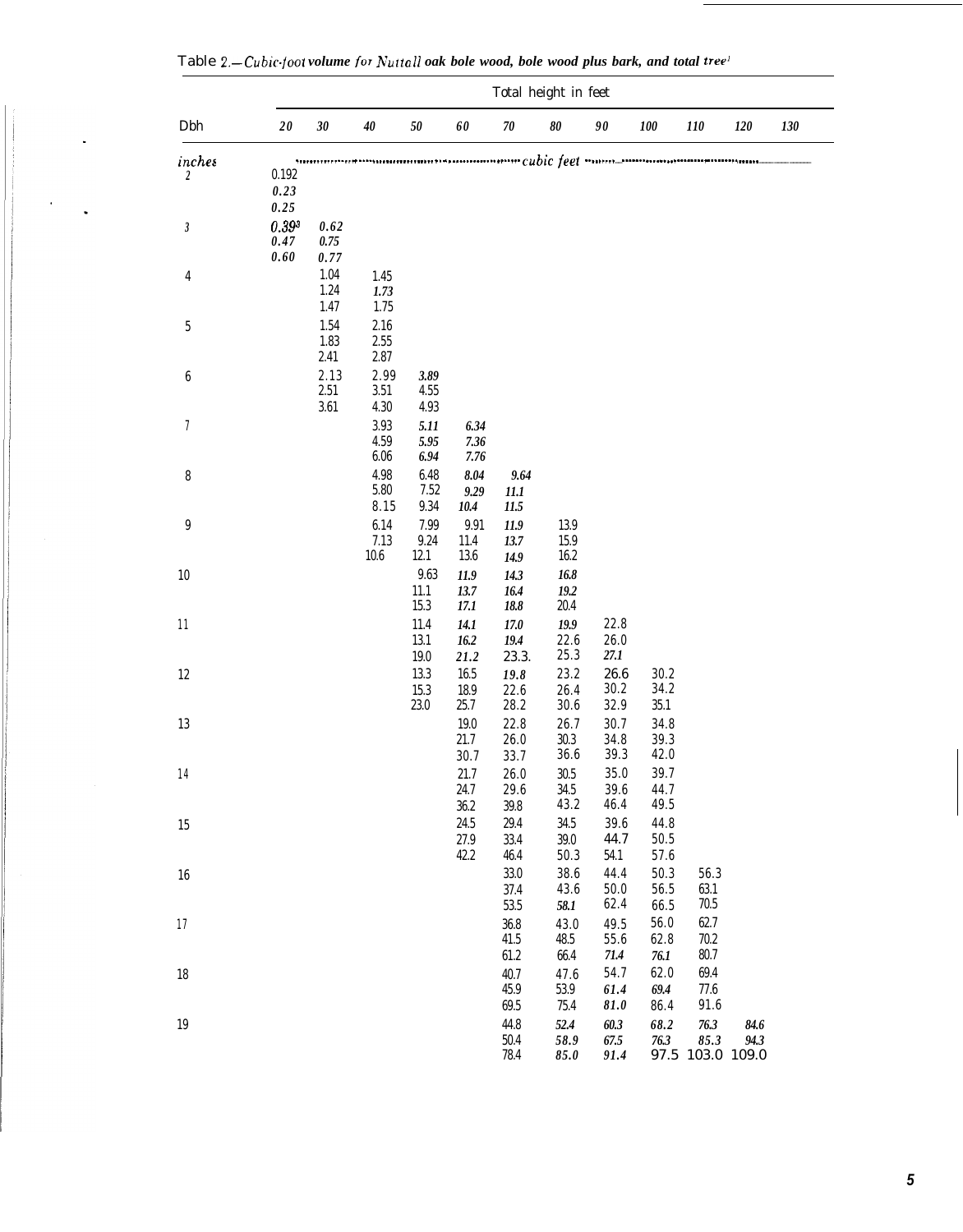|          | Total height, in feet |        |    |            |    |                      |                         |                              |                          |                          |                          |                          |
|----------|-----------------------|--------|----|------------|----|----------------------|-------------------------|------------------------------|--------------------------|--------------------------|--------------------------|--------------------------|
| Dbh      | $20\,$                | $30\,$ | 40 | ${\bf 50}$ | 60 | $70\,$               | 80                      | $90\,$                       | 100                      | 110                      | 120                      | 130                      |
| inches   |                       |        |    |            |    |                      |                         |                              |                          |                          |                          |                          |
| $20\,$   |                       |        |    |            |    | 49.1<br>55.2<br>87.8 | 57.4<br>64.4<br>95.3    | 66.0<br>73.9<br>102          | 74.7<br>83.5<br>109      | 83.6<br>93.3<br>116      | 92.7<br>103<br>122       |                          |
| $2\,1$   |                       |        |    |            |    | 53.5<br>60.1<br>97.9 | 62.6<br>70.2<br>106     | 72.0<br>80.5<br>114          | 81.5<br>90.9<br>122      | 91.2<br>102<br>129       | 101<br>112<br>136        |                          |
| $22\,$   |                       |        |    |            |    |                      | 68.0<br>76.1<br>118     | 78.2<br>87.3<br>127          | 88.5<br>98.6<br>135      | <i>110</i><br>143        | 99.0 110<br>122<br>151   |                          |
| $23\,$   |                       |        |    |            |    |                      | 73.6<br>82.3<br>130     | 84.6<br>94.3<br>140          | 95.8<br>107<br>149       | 107<br>119<br>158        | 119<br>132<br>167        |                          |
| $\rm 24$ |                       |        |    |            |    |                      | 79.4<br>88.6 102<br>143 | 91.2<br>154                  | 103<br>115<br>164        | 116<br>128<br>174        | 128<br>142<br>183        |                          |
| $25\,$   |                       |        |    |            |    |                      | 85.4<br>95.2<br>156     | 98.1<br>109<br>168           | 111<br>123<br>179        | 124<br>138<br>190        | 138<br>152<br>200        | 151<br>167<br>210        |
| $26\,$   |                       |        |    |            |    |                      | 91.5 105<br>102<br>171  | 117<br>183                   | 119<br>132<br>196        | 133<br>148<br>207        | 148<br>163<br>219        | 162<br>179<br>230        |
| $27\,$   |                       |        |    |            |    |                      | 97.9 112<br>109<br>186  | 125<br>199                   | 127<br>141<br>213        | 142<br>158<br>226        | 158<br>174<br>238        | 174<br>191<br>250        |
| 28       |                       |        |    |            |    |                      | 104<br>116<br>201       | 120<br>133<br>216            | 136<br><i>150</i><br>231 | 152<br>168<br>244        | 168<br>186<br>258        | 185<br>204<br>271        |
| $\rm 29$ |                       |        |    |            |    |                      | 113<br>123<br>217       | 128<br>141<br>234            | 145<br>160<br>249        | 162<br>179<br>264        | 179<br>198<br>279        | 197<br>$217 -$<br>293    |
| $30\,$   |                       |        |    |            |    |                      | 118<br>131<br>235       | 136<br>150<br>252            | 154<br>170<br>269        | 172<br>190<br>285        | 190<br>210<br>300        | 209<br>230<br>316        |
| 31       |                       |        |    |            |    |                      | 125<br>139<br>252       | 144<br>159<br>271            | 163<br>180<br>289        | 182<br>201<br>306        | 202<br>222<br>323        | 222<br>244<br>339        |
| $3\,2$   |                       |        |    |            |    |                      |                         | 152<br>168                   | 172<br>190               | 193<br>212<br>329        | 213<br>235               | 235<br>258               |
| 33       |                       |        |    |            |    |                      |                         | 291<br>161<br>177            | 310<br>182<br>200        | 203<br>224               | 347<br>225<br>248        | 364<br>248<br>272        |
| 34       |                       |        |    |            |    |                      |                         | 311<br>169<br>187            | 332<br>192<br>211        | 352<br>215<br>236        | 371<br>238<br>261        | 390<br>261<br>$2\,8\,6$  |
| $3\,5$   |                       |        |    |            |    |                      |                         | 333<br>178<br>197            | 355<br>202<br>$222\,$    | 376<br>226<br>248        | 397<br>250<br>275        | 417<br>275<br>301        |
| 36       |                       |        |    |            |    |                      |                         | $355\,$<br>187<br>207<br>378 | 378<br>212<br>233<br>403 | 401<br>238<br>261<br>427 | 423<br>263<br>288<br>450 | 444<br>289<br>316<br>473 |

H

Table *Z.-Cubic-foot volume for Nuttall oak bole wood, bole wood plus bark, and total tree'-Continued*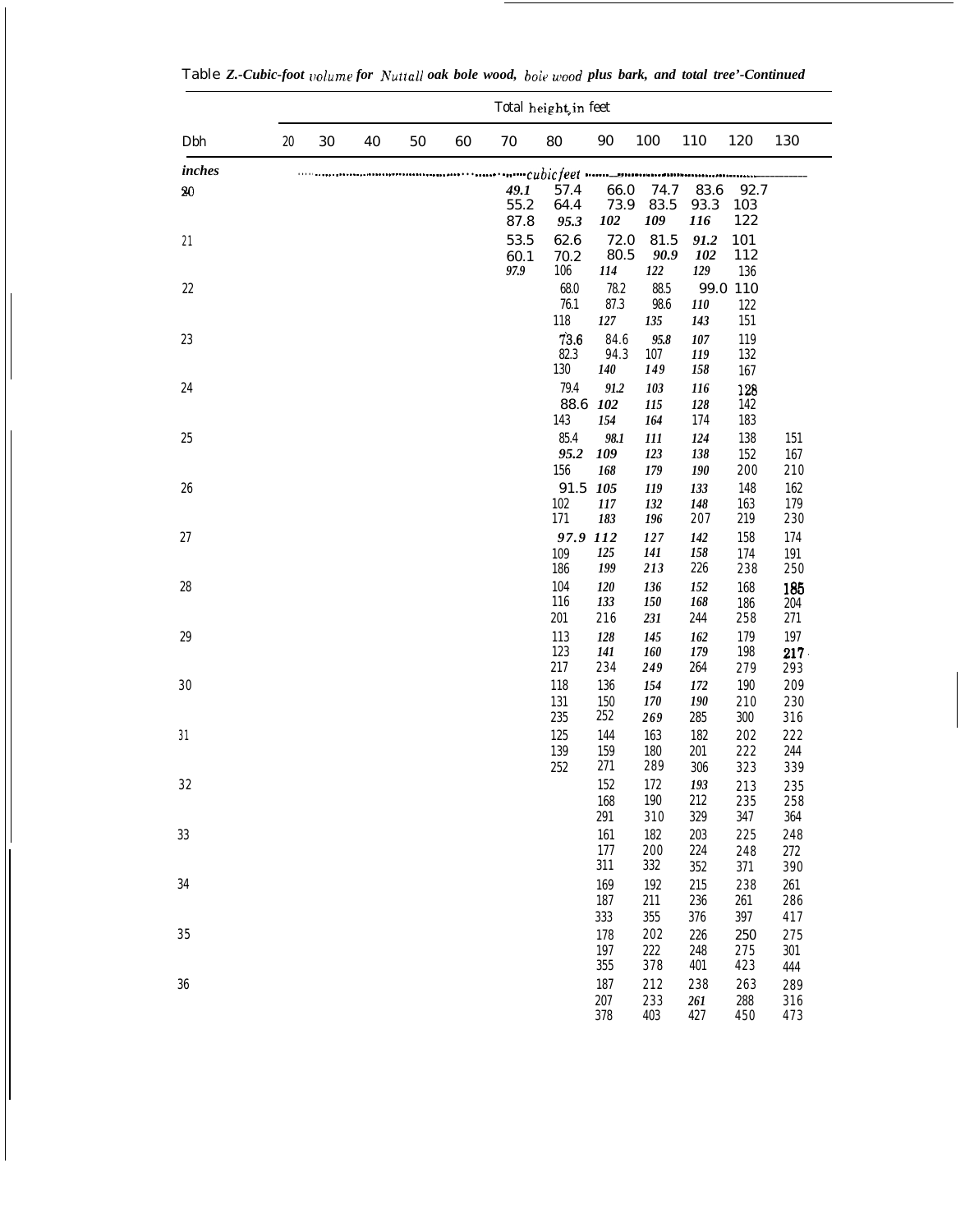Table *Z.-Cubic-foot volume for h'uttall oak bole wood, bole wood plus bark, and total tree'-Coniinued*

|              |    | Total height in feet |    |    |    |    |    |                                 |                                 |                                 |                                 |                                 |
|--------------|----|----------------------|----|----|----|----|----|---------------------------------|---------------------------------|---------------------------------|---------------------------------|---------------------------------|
| Dbh          | 20 | 30                   | 40 | 50 | 60 | 70 | 80 | 90                              | 100                             | 110                             | 120                             | 130                             |
| inches<br>37 |    |                      |    |    |    |    |    | 197<br>217<br>402               | 223<br>245<br>428               | 249<br>274<br>454               | 276<br>303<br>479               | $\bullet$<br>304<br>332<br>503  |
| 38<br>39     |    |                      |    |    |    |    |    | 206<br>227<br>426<br>216<br>238 | 234<br>257<br>454<br>245<br>268 | 261<br>287<br>482<br>274<br>300 | 290<br>317<br>508<br>303<br>332 | 318<br>348<br>533<br>333<br>364 |
| 40           |    |                      |    |    |    |    |    | 451<br>226<br>248<br>477        | 481<br>256<br>281<br>509        | 510<br>286<br>313<br>540        | 538<br>317<br>347<br>569        | 565<br>349<br>381<br>598        |

'Tree volume above a l-foot stump.

 $\mathbb T$ 

'The three vertical figures for each dbh give volumes of bole wood first, bole wood plus bark second, and total tree (bole wood plus bark plus branches) last.

sltalicized numbers span the range of the data.

|                  |                                 |                        |                          |                       |                         |                     | Total height in feet |    |     |     |     |     |
|------------------|---------------------------------|------------------------|--------------------------|-----------------------|-------------------------|---------------------|----------------------|----|-----|-----|-----|-----|
| Dbh              | 20                              | 30                     | 40                       | 50                    | 60                      | 70                  | 80                   | 90 | 100 | 110 | 120 | 130 |
| inches           |                                 |                        |                          |                       |                         |                     |                      |    |     |     |     |     |
| $\sqrt{2}$       | 10 <sup>2</sup><br>$12\,$<br>13 |                        |                          |                       |                         |                     |                      |    |     |     |     |     |
| $\sqrt{3}$       | 203<br>24<br>$32\,$             | 34<br>41<br>42         |                          |                       |                         |                     |                      |    |     |     |     |     |
| $\boldsymbol{4}$ |                                 | ${\bf 56}$<br>68<br>81 | 82<br>$9\sqrt{9}$<br>100 |                       |                         |                     |                      |    |     |     |     |     |
| $\bf 5$          |                                 | 84<br>101<br>133       | 123<br>146<br>164        |                       |                         |                     |                      |    |     |     |     |     |
| $\boldsymbol{6}$ |                                 | 116<br>139<br>$200\,$  | 170<br>202<br>247        | 229<br>269<br>291     |                         |                     |                      |    |     |     |     |     |
| $\,7$            |                                 |                        | 224<br>265<br>349        | 301<br>$353\,$<br>411 | 383<br>447<br>469       |                     |                      |    |     |     |     |     |
| $\bf 8$          |                                 |                        | 285<br>$335\,$<br>471    | 383<br>447<br>554     | 487<br>$5\,6\,6$<br>633 | 597<br>690<br>708   |                      |    |     |     |     |     |
| 9                |                                 |                        | 352<br>413<br>614        | 473<br>551<br>722     | 601<br>696<br>824       | -737<br>850<br>922  | 879<br>1009<br>1016  |    |     |     |     |     |
| $10\,$           |                                 |                        |                          | 571<br>663<br>914     | 726<br>839<br>1044      | 890<br>1023<br>1167 | 1062<br>1215<br>1286 |    |     |     |     |     |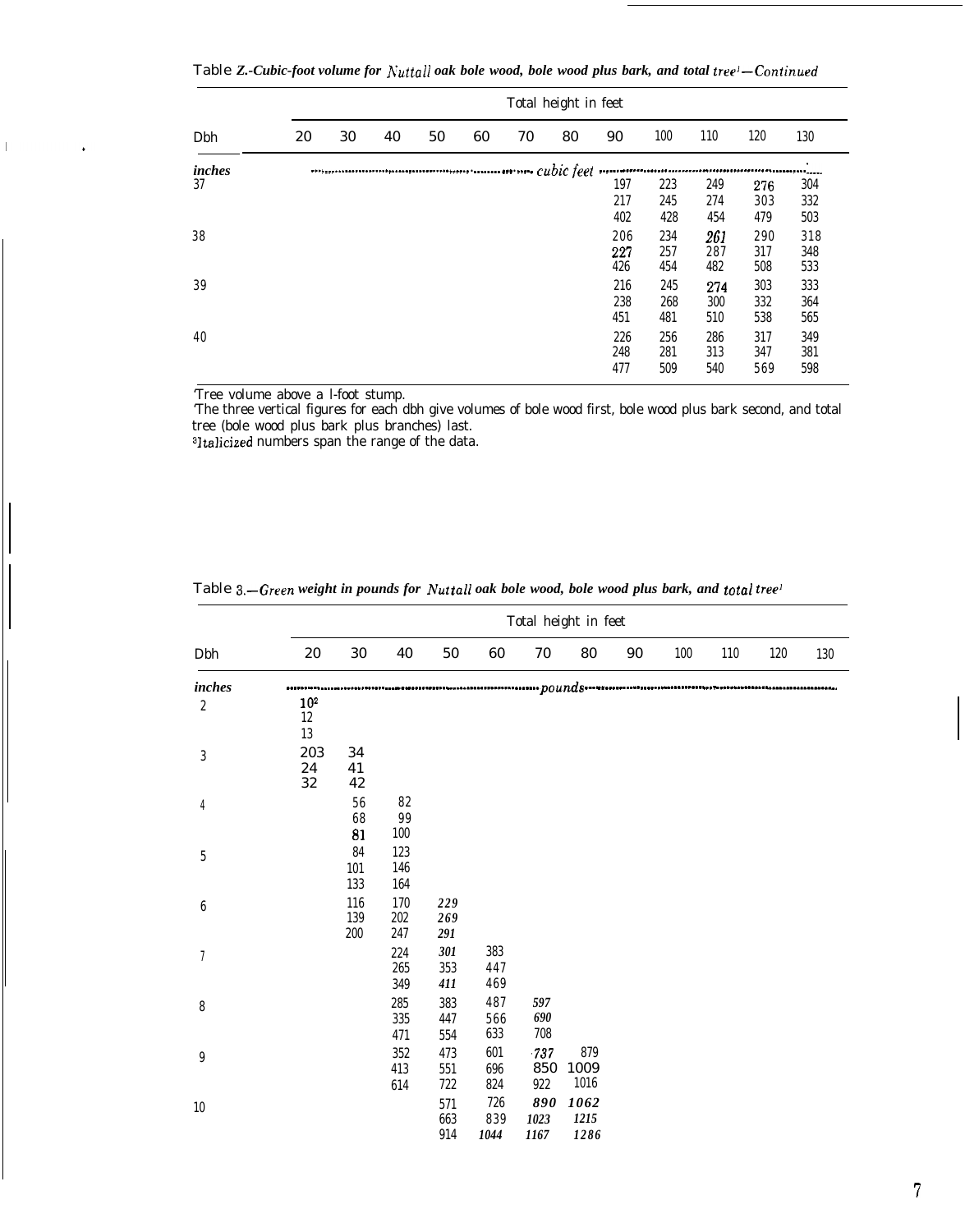|        | Total height in feet. |    |    |                    |                                      |                           |                                                                 |                                            |                                                                                     |                      |                                                                                                             |     |
|--------|-----------------------|----|----|--------------------|--------------------------------------|---------------------------|-----------------------------------------------------------------|--------------------------------------------|-------------------------------------------------------------------------------------|----------------------|-------------------------------------------------------------------------------------------------------------|-----|
| Dbh    | 20                    | 30 | 40 | 50                 | 60                                   | 70                        | 80                                                              | 90                                         | 100                                                                                 | 110                  | 120                                                                                                         | 130 |
| inches |                       |    |    |                    |                                      |                           |                                                                 |                                            |                                                                                     |                      |                                                                                                             |     |
| 11     |                       |    |    | 677<br>785<br>1132 |                                      |                           | 861 1056 1260 1472<br>992 1211 1438 1674<br>1293 1446 1593 1736 |                                            |                                                                                     |                      |                                                                                                             |     |
| 12     |                       |    |    | 791<br>1376        | 915 1157 1412 1677 1952 2236<br>1571 | 1758                      |                                                                 | 1007 1234 1472 1720 1977<br>1937 2110 2278 |                                                                                     |                      |                                                                                                             |     |
| 13     |                       |    |    |                    |                                      | 1162 1424                 | 1699<br>1333 1626 1931 2248                                     | 1985<br>1880 2103 2318 2525 2726           | 2281<br>2575                                                                        |                      |                                                                                                             |     |
| 14     |                       |    |    |                    |                                      |                           | 1327 1626 1940 2267                                             | 1519 1853 2201 2562<br>2221 2484 2737 2982 | 2605<br>2935<br>3219                                                                |                      |                                                                                                             |     |
| 15     |                       |    |    |                    | 1501<br>1715                         | 2093                      | 1840 2195 2565<br>2486                                          | 2894<br>2592 2900 3195 3481                | 2948<br>3315<br>3758                                                                |                      |                                                                                                             |     |
| 16     |                       |    |    |                    |                                      | 3351                      |                                                                 | 2066 2464 2879<br>2345 2786 3243 3714      | 3309<br>3693 4023 4343 4655                                                         | 3753<br>4200         |                                                                                                             |     |
| 17     |                       |    |    |                    |                                      | 2303                      | 2747                                                            | 2610 3100 3609 4134                        | 3209 3689 4183<br>3840 4231 4609 4976                                               | 4674<br>5333         |                                                                                                             |     |
| 18     |                       |    |    |                    |                                      | 2551<br>2887<br>4365      | 3429                                                            | 3043 3555 4086<br>3992<br>4810 5240 5657   | 4572                                                                                | 4634<br>5170<br>6063 |                                                                                                             |     |
| 19     |                       |    |    |                    |                                      | 4928                      |                                                                 | 2810 3352 3917 4502                        | 3176 3773 4391 5030 5680<br>5431 5916 6387 6845                                     |                      | 5106 5728<br>6363<br>7292                                                                                   |     |
| 20     |                       |    |    |                    |                                      | 3081<br>3477<br>5530      |                                                                 | 6093 6638 7166                             | 3675 4294 4935<br>4130 4807 5507                                                    | 6227 6966            | 5597 6279<br>7680 8182                                                                                      |     |
| 21     |                       |    |    |                    |                                      | 3362<br>3739<br>6169 6798 | 4010<br>4501                                                    | 4686 5385<br>5240<br>7406                  | 6002<br>7995                                                                        | 6787<br>8569         | 6108 6852<br>7592<br>9128                                                                                   |     |
| 22     |                       |    |    |                    |                                      |                           |                                                                 | 4886 5687 6515                             | 4359 5093 5853<br>7546 8221 8875 9511 10132                                         | 6639                 | 7447<br>7367 8242                                                                                           |     |
| 23     |                       |    |    |                    |                                      |                           |                                                                 |                                            | 4720 5515 6338<br>5235 6152 7047 7968 8914<br>8337 9083 9806 10509 11395            |                      | 7189 a064                                                                                                   |     |
| 24     |                       |    |    |                    |                                      |                           |                                                                 |                                            | 5094 5951 6840 7758 8703<br>5697 6632 7597 8590 9610<br>9173 9993 10788 11562 12317 |                      |                                                                                                             |     |
| 25     |                       |    |    |                    |                                      |                           |                                                                 |                                            |                                                                                     |                      | 5480 6403 7359 8347 9363 10408<br>6123 7127 8164 9232 10328 11450<br>10053 10951 11823 12671 13499 14307    |     |
| 26     |                       |    |    |                    |                                      |                           |                                                                 |                                            |                                                                                     |                      | 5879 6869 7895 8954 10045 11166<br>6562 7638 8749 9893 11068 12271<br>10978 11959 12911 13837 14740 15623   |     |
| 27     |                       |    |    |                    |                                      |                           |                                                                 |                                            |                                                                                     |                      | 6290 7349 8447 9580 10747 11946<br>7013 8164 9352 10574 11830 13116<br>11948 13016 14052 15060 16043 17004  |     |
| 28     |                       |    |    |                    |                                      |                           |                                                                 |                                            |                                                                                     |                      | 6713 7844 9015 10225 11470 12750<br>7478 8705 9971 11275 12614 13986<br>12964 14122 15246 16340 17407 18450 |     |

 $\overline{\phantom{a}}$ 

 $\ddot{\phantom{a}}$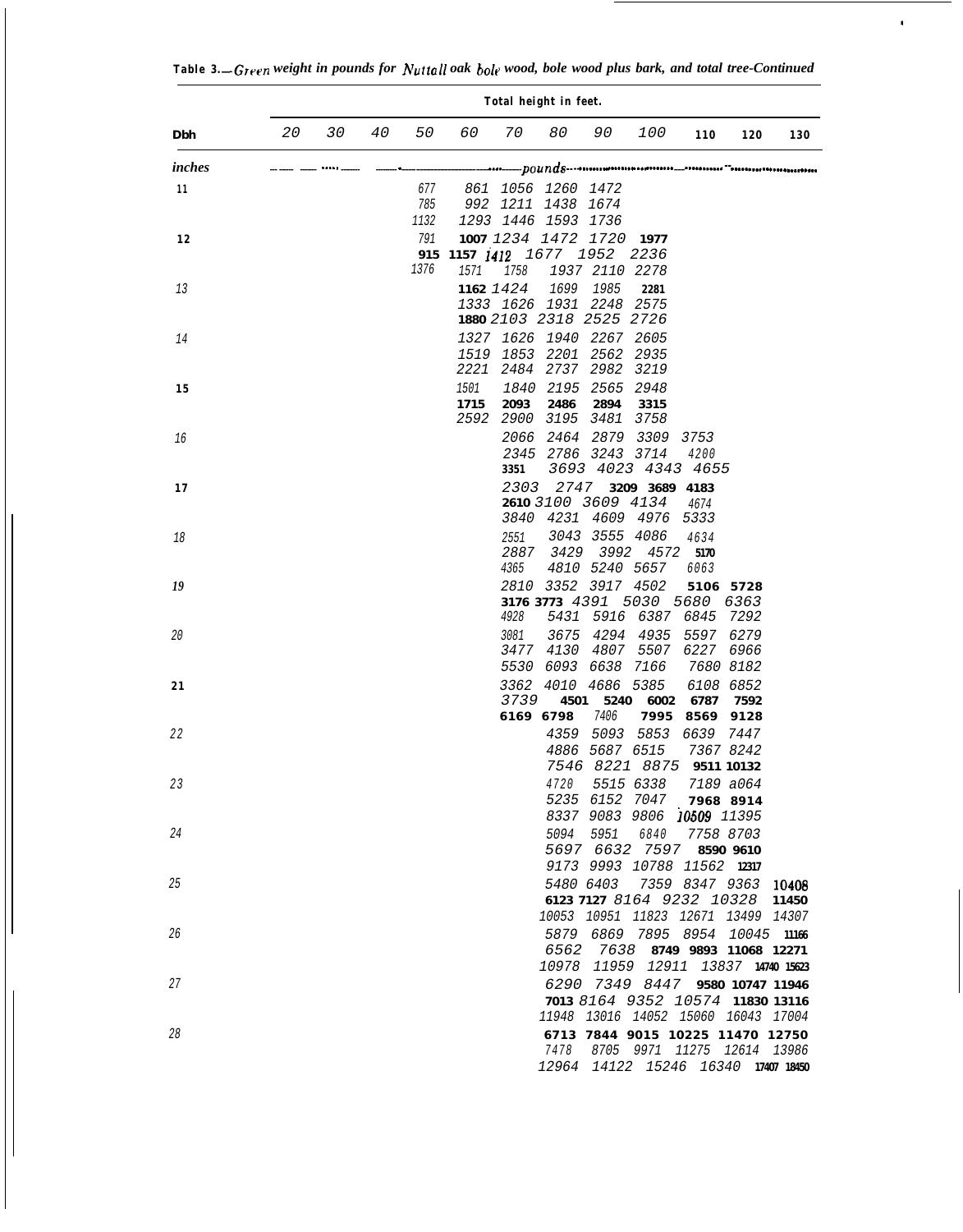|        | Total height in feet |    |    |    |    |    |                                                     |                                |                         |                         |                         |                               |
|--------|----------------------|----|----|----|----|----|-----------------------------------------------------|--------------------------------|-------------------------|-------------------------|-------------------------|-------------------------------|
| Dbh    | 20                   | 30 | 40 | 50 | 60 | 70 | 80                                                  | 90                             | 100                     | 110                     | 120                     | 130                           |
| inches |                      |    |    |    |    |    | ------------------pounds-------- <sub>-----</sub> - |                                |                         |                         |                         |                               |
| 29     |                      |    |    |    |    |    | 7149<br>7956<br>14026                               | 8353<br>9261<br>15279          | 9600<br>10608<br>16495  | 10888<br>11995<br>17679 | 12214<br>13420<br>18833 | 13577<br>14879<br>19961       |
| 30     |                      |    |    |    |    |    | 7596<br>8447                                        | 8875<br>9832                   | 10201<br>11262<br>17799 | 11570<br>12735<br>19076 | 12979<br>14247<br>20321 | 14426<br>15796<br>21539       |
| 31     |                      |    |    |    |    |    | 15134<br>8056<br>8950                               | 16487<br>9412<br>10417         | 10818<br>11933          | 12269<br>13494          | 13764<br>15096          | 15299<br>16737                |
| 32     |                      |    |    |    |    |    | 16290                                               | 17746<br>9963<br>11018         | 19158<br>11451<br>12621 | 20532<br>12987<br>14271 | 21873<br>14569<br>15965 | 23183<br>16194<br>17701       |
| 33     |                      |    |    |    |    |    |                                                     | 19056<br>10527<br>I 1633 13325 | 20573<br>12099          | 22048<br>13723<br>15067 | 23488<br>15395<br>16856 | 24895<br>17112<br>18689       |
| 34     |                      |    |    |    |    |    |                                                     | 20418 22043<br>11105<br>12262  | 12764<br>14046          | 23625<br>14477<br>15882 | 25167<br>16240<br>17768 | 26675<br>18051<br>19700       |
| 35     |                      |    |    |    |    |    |                                                     | 21833<br>11697<br>12905        | 23570<br>13444<br>14783 | 25261<br>15248<br>16716 | 26911<br>17105          | 28523<br>19013<br>18701 20734 |
| 36     |                      |    |    |    |    |    |                                                     | 23300<br>12303<br>13563        | 25154<br>14140<br>15536 | 26959<br>16037<br>17568 | 26719<br>17991<br>19654 | 30440<br>19997<br>21790       |
| 37     |                      |    |    |    |    |    |                                                     | 24820<br>12921<br>14235        | 26796<br>14851<br>16306 | 28718<br>16844<br>18438 | 30593<br>18895<br>20627 | 32426<br>21003<br>22870       |
| 38     |                      |    |    |    |    |    |                                                     | 26394<br>13553<br>14921        | 28495<br>15577<br>17092 | 30539<br>17668<br>19327 | 32533<br>19820<br>21621 | 34482<br>22039<br>23972       |
| 39     |                      |    |    |    |    |    |                                                     | 28022<br>14199<br>15621        | 30252<br>16319<br>17893 | 32422<br>18509<br>20233 | 34539<br>20764<br>22635 | 36698<br>23079<br>25096       |
| 40     |                      |    |    |    |    |    |                                                     | 29703<br>14857<br>16334        | 32068<br>17076<br>18711 | 34368<br>19368<br>21158 | 36612<br>21727<br>23669 | 38805<br>24150<br>26243       |
|        |                      |    |    |    |    |    |                                                     | 31440                          | 33942                   | 36377                   | 38752                   | 41074                         |

|  |  | Table 3.—Green weight in pounds for Nuttell oak bole hood, bole wood plus bark, and total tree—Continued |
|--|--|----------------------------------------------------------------------------------------------------------|

<sup>1</sup>Tree weight above a l-foot stump.

<sup>2</sup>The three vertical figures for each dbh give green weights of bole wood first, bole wood **plus** bark second, and total tree (bole wood plus bark plus branches) last.

<sup>3</sup>Italicized numbers span the range of the data.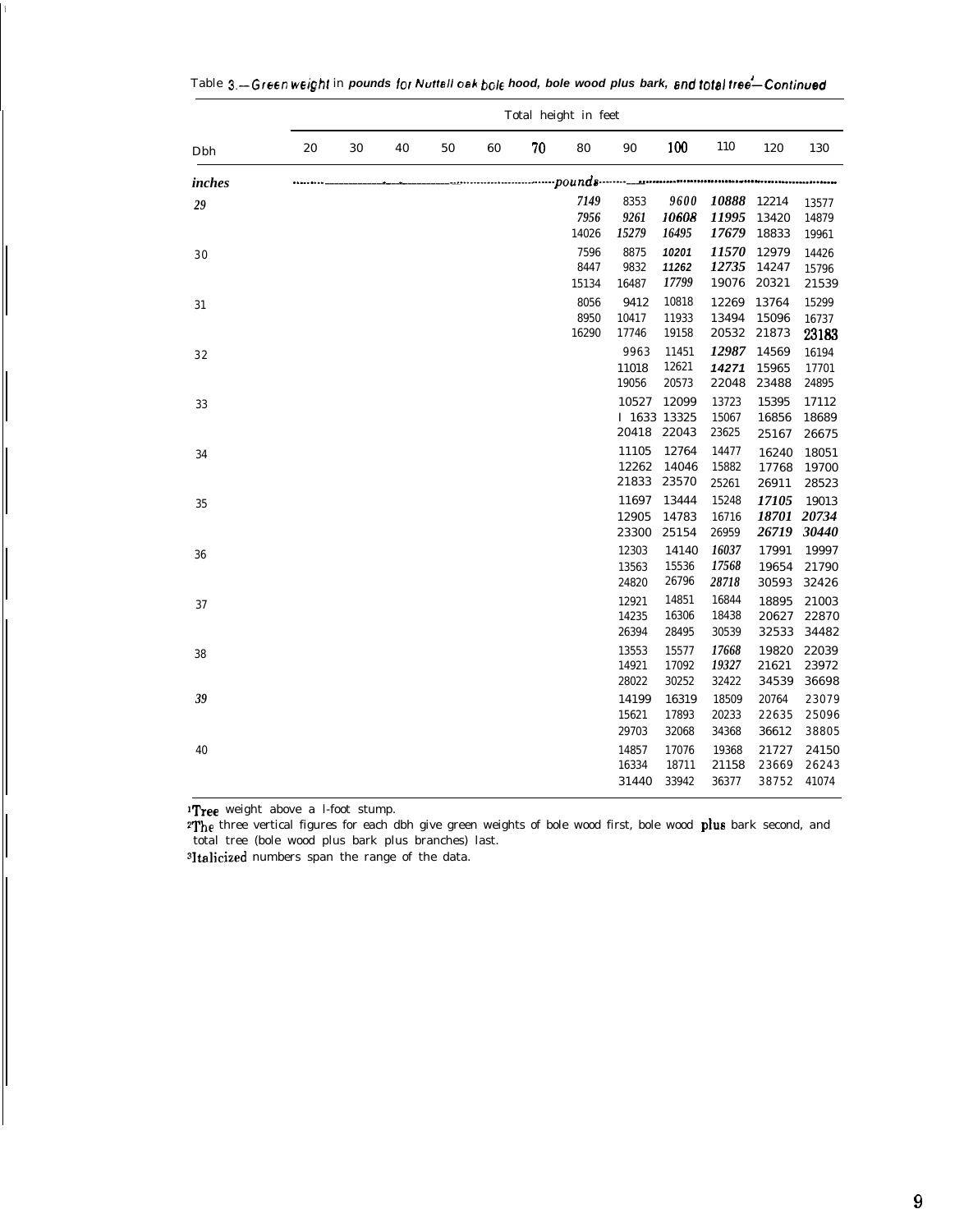|                           | Total height in feet                   |                    |                     |                   |                         |                                     |                           |                      |                       |                                |         |     |
|---------------------------|----------------------------------------|--------------------|---------------------|-------------------|-------------------------|-------------------------------------|---------------------------|----------------------|-----------------------|--------------------------------|---------|-----|
| Dbh                       | $20\,$                                 | $30\,$             | 40                  | $50\,$            | 60                      | $70\,$                              | 80                        | $90\,$               | $300\,$               | 110                            | $120\,$ | 130 |
| inches                    |                                        |                    |                     |                   |                         |                                     |                           |                      |                       |                                |         |     |
| $\sqrt{2}$                | $\sqrt{7}$<br>8<br>9                   |                    |                     |                   |                         |                                     |                           |                      |                       |                                |         |     |
| $\boldsymbol{\mathrm{3}}$ | 14 <sup>3</sup><br>$17$<br>$2\sqrt{2}$ | 23<br>$2\,7$<br>28 |                     |                   |                         |                                     |                           |                      |                       |                                |         |     |
| 4                         |                                        | 37<br>45<br>$5\,3$ | $52\,$<br>63<br>64  |                   |                         |                                     |                           |                      |                       |                                |         |     |
| $\bf 5$                   |                                        | $5\,5$<br>67<br>87 | $77\,$<br>93<br>104 |                   |                         |                                     |                           |                      |                       |                                |         |     |
| 6                         |                                        | 75<br>91<br>129    | 106<br>127<br>154   | 138<br>165<br>177 |                         |                                     |                           |                      |                       |                                |         |     |
| 7                         |                                        |                    | 138<br>166<br>216   | 180<br>214<br>248 | 224<br>$2\,6\,5$<br>278 |                                     |                           |                      |                       |                                |         |     |
| 8                         |                                        |                    | 174<br>208<br>289   | 227<br>270<br>332 | $2\,8\,2$<br>333<br>372 | 339<br>398<br>409                   |                           |                      |                       |                                |         |     |
| 9                         |                                        |                    | 213<br>255<br>374   | 278<br>330<br>430 | 346<br>407<br>481       | 415<br>487<br>529                   | 487<br>568<br>574         |                      |                       |                                |         |     |
| 10                        |                                        |                    |                     | 334<br>395<br>541 | 415<br>488<br>605       | 499<br>583<br>666                   | 585<br>681<br>723         |                      |                       |                                |         |     |
| 11                        |                                        |                    |                     | 394<br>465<br>666 | 490<br>574<br>745       | 589<br>687<br>820                   | 690<br>802<br>890         | 794<br>919<br>957    |                       |                                |         |     |
| 12                        |                                        |                    |                     | 459<br>540<br>806 | 570<br>667<br>901       | 685<br>797<br>991                   | 802<br>930<br>1076        | 923<br>1066<br>1158  | 1047<br>1205<br>1235  |                                |         |     |
| 13                        |                                        |                    |                     |                   | 655<br>765<br>1074      | 787<br>914<br>1181                  | 922<br>1067<br>1282       | 1061<br>1223<br>1379 | 1 203<br>1382<br>1471 |                                |         |     |
| 14                        |                                        |                    |                     |                   | 745<br>868<br>1262      | 895<br>1038<br>1388                 | $1049\,$<br>1212,<br>1508 | 1207<br>1389<br>1621 | 1368<br>1569<br>1730  |                                |         |     |
| 15                        |                                        |                    |                     |                   | 840<br>977<br>1468      | 1009<br>1168<br>1614                | 1182<br>1363<br>1753      | 1360<br>1563<br>1885 | 1542<br>1766<br>2012  |                                |         |     |
| 16                        |                                        |                    |                     |                   |                         | 1128<br>1305<br>1859                | 1322<br>1523<br>2018      | 1521<br>1745<br>2171 | 1724<br>1972<br>2316  | 1932<br>2202<br>2457           |         |     |
| 17                        |                                        |                    |                     |                   |                         | 1253<br>1447<br>2122                | 1469<br>1690<br>2304      | 1690<br>1936<br>2478 | 1916<br>2188<br>2644  | 2146<br>2443<br>2805           |         |     |
| 18                        |                                        |                    |                     |                   |                         | 1384<br>1596<br>$\boldsymbol{2405}$ | 1622<br>1863<br>2611      | 1866<br>2136<br>2808 | 2116<br>2413<br>2996  | 2310<br>2694<br>3178           |         |     |
| 19                        |                                        |                    |                     |                   |                         | 1520<br>1751<br>2706                | 1782<br>2044<br>2939      | 2050<br>2343<br>3160 | 2324<br>2647<br>3372  | 2603 2887<br>2956 3269<br>3576 | 3774    |     |

*Ta%mIP-4.-&en-dry weighi in pourrds for Nuttall oak bole wood, bole wood plus bark, and total tree'*

.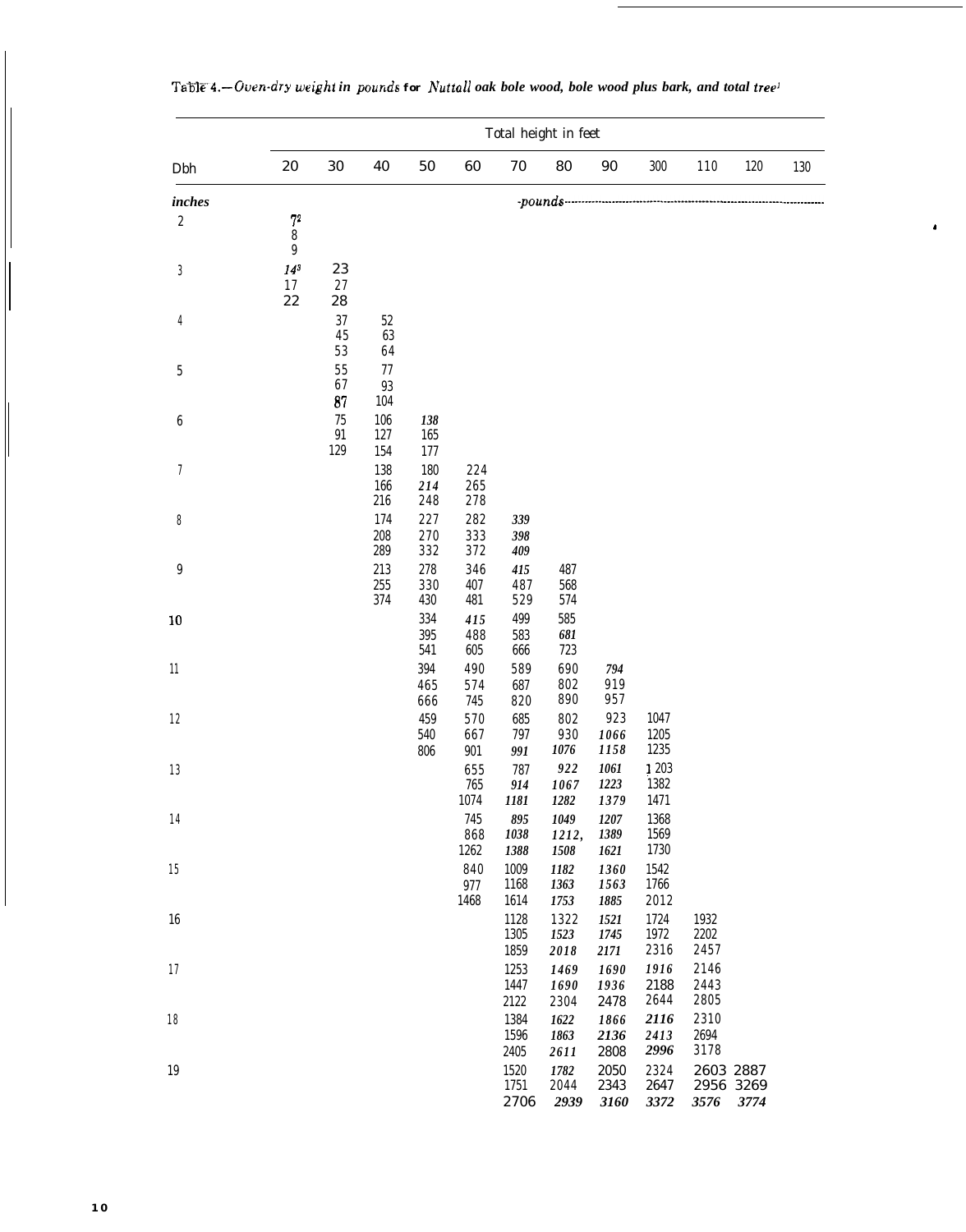|        | Total height in feet |    |    |    |    |                      |                      |                       |                                 |                       |                                  |                       |
|--------|----------------------|----|----|----|----|----------------------|----------------------|-----------------------|---------------------------------|-----------------------|----------------------------------|-----------------------|
| Dbh    | 20                   | 30 | 40 | 50 | 60 | 70                   | 80                   | 90                    | 100                             | 110                   | 120                              | 130                   |
| inches |                      |    |    |    |    |                      |                      |                       |                                 |                       |                                  |                       |
| $2\,0$ |                      |    |    |    |    | 1662<br>1912<br>3027 | 1948<br>2232<br>3287 | 2241                  | 2540<br>2558 2890<br>3535 3772  | 2846<br>3227<br>4001  | 3156<br>3570<br>4221             |                       |
| 21     |                      |    |    |    |    | 1809<br>2079<br>3368 | 2120<br>2426<br>3657 | 2781<br>3933          | 2439 2765<br>3142<br>4197       | 3097<br>3509<br>4451  | 3435<br>3881<br>4696             |                       |
| 22     |                      |    |    |    |    |                      | 2299<br>2628<br>4048 | $3\,0\,1\,2$          | 2644 2998<br>3403<br>4353 4646  | 3358<br>3800          | 3724<br>4203<br>4927 5199        |                       |
| 23     |                      |    |    |    |    |                      | 2483<br>2836<br>4461 | 2857                  | 3238<br>3250 3672<br>4797 5120  | 3627<br>4100<br>5430  | 4023<br>4535<br>5729             |                       |
| 24     |                      |    |    |    |    |                      | 2673<br>3050<br>4896 | 3076                  | 3486<br>3496 3950<br>5265 5619  | 3905<br>4411<br>5959  | 4331<br>4878<br>6287             |                       |
| 25     |                      |    |    |    |    |                      | 2870<br>3271<br>5353 | 3749                  | 3302 3743<br>4236<br>5756 6143  | 4192<br>4730          | 4649<br>5232<br>6515 6874        | 5114<br>5740<br>7222  |
| 26     |                      |    |    |    |    |                      | 3072<br>3498<br>5832 | 3534<br>4010          | 4006<br>4530<br>6272 6693       | 4487<br>5059<br>7098  | 4977<br>5595<br>7489             | 5474<br>6139<br>7868  |
| 27     |                      |    |    |    |    |                      | 3280<br>3732<br>6333 | 3774<br>4277<br>6811  | 4278<br>4832<br>7268            | 4791<br>5397<br>7708  | 5314<br>5969<br>8133             | 5845<br>6549<br>8545  |
| 28     |                      |    |    |    |    |                      | 3494<br>3972<br>6857 | 4020<br>7374          | 4556<br>4552 5143<br>7869       | 5104<br>5743<br>8346  | 5660<br>6352<br>8806             | 6226<br>6969<br>9252  |
| 29     |                      |    |    |    |    |                      | 3713<br>4218<br>7404 | 4272<br>4834          | 4843<br>5462<br>7962 8497       | 5424<br>6099<br>9011  | 6016<br>6746<br>9508             | 6617<br>7401<br>9989  |
| 30     |                      |    |    |    |    |                      | 3939<br>4470<br>7973 | 4531<br>5123          | 5136<br>5788<br>8574 9150       | 5753<br>6464<br>9704  | 6381<br>7149<br>10239            | 7018<br>7844<br>10757 |
| 31     |                      |    |    |    |    |                      | 4169<br>4728<br>8566 | 5419<br>9211          | 4796 5437<br>6123<br>9830       | 6090<br>6837<br>10425 | 6754<br>7562<br>11000            | 7429<br>8297<br>11556 |
| 32     |                      |    |    |    |    |                      |                      | 9873                  | 5068 5745<br>5722 6465<br>10536 | 6435<br>7219<br>11174 | 7137<br>7985<br>11790            | 7850<br>8761<br>12387 |
| 33     |                      |    |    |    |    |                      |                      | 6032<br>10560         | 5346 6060<br>6815<br>11269      | 6788<br>7610<br>11951 | 7529<br>8417<br>12610            | 8281<br>9235<br>13248 |
| 34     |                      |    |    |    |    |                      |                      | 5631<br>6348<br>11272 | 6383<br>7172<br>12028           | 7149<br>8010<br>12757 | 7929<br>8859<br>13460            | 8722<br>9719<br>14142 |
| 35     |                      |    |    |    |    |                      |                      | 5921<br>6672<br>12009 | 6712<br>7538<br>12815           | 7518<br>13591         | 8339<br>8417 9310 10214<br>14341 | 9172<br>15066         |
| 36     |                      |    |    |    |    |                      |                      | 6218<br>7001<br>12771 | 7049<br>7910<br>13629           | 7895<br>14454         | 8757<br>8833 9770 10719<br>15251 | 9631<br>16023         |
| 37     |                      |    |    |    |    |                      |                      | 6521<br>7338<br>13559 | 7392<br>8290<br>14470           | 8280<br>9258<br>15346 | 9183 10101<br>10240<br>16192     | 11234<br>17012        |

 $\ddot{\phantom{0}}$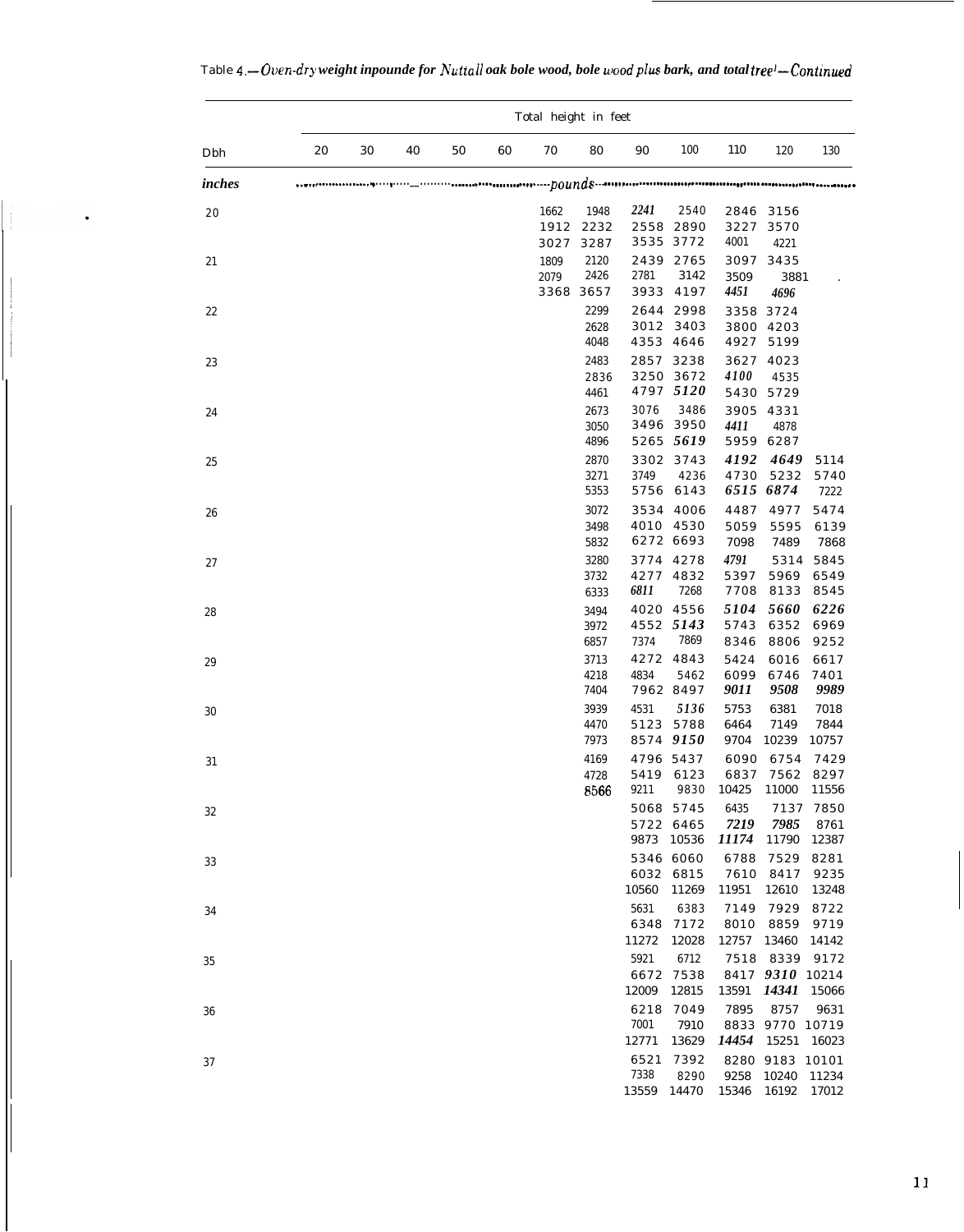Table 4.-Oven-dry weight in pounds for Nuttall oak bole wood, bole wood plus bark, and total tree'-Continued

|        | Total height in feet |    |    |    |    |    |    |                       |                       |                        |                         |                         |
|--------|----------------------|----|----|----|----|----|----|-----------------------|-----------------------|------------------------|-------------------------|-------------------------|
| Dbh    | 20                   | 30 | 40 | 50 | 60 | 70 | 80 | 90                    | 100                   | 110                    | 120                     | .130                    |
| inches |                      |    |    |    |    |    |    |                       |                       |                        |                         |                         |
| 38     |                      |    |    |    |    |    |    | 6830<br>7681<br>14373 | 7743<br>8678<br>15338 | 8672<br>9691<br>16267  | 9618<br>10718<br>17164  | 10579<br>11759<br>18033 |
| 39     |                      |    |    |    |    |    |    | 7145<br>8030<br>15213 | 8100<br>9073<br>16234 | 9072<br>10132<br>17217 | 10062<br>11206<br>18167 | 11067<br>12294<br>19086 |
| 40     |                      |    |    |    |    |    |    | 7466<br>8386<br>16078 | 8464<br>9474<br>17158 | 9480<br>10581<br>18197 | 10514<br>11702<br>19200 | 11565<br>12839<br>20172 |

'Tree weight above a l-foot stump.

\*The three vertical figures for each dbh give dry weights of bole wood first, bole wood plue bark second, and total tree (bole wood plus bark plus branches) last.

3ltalicized numbers span the range of the data.

| Ratio          | n  | a     | β         | V     | $\hat{S}_{y.x}$ |
|----------------|----|-------|-----------|-------|-----------------|
| R2             | 56 | 0.999 | $-0.270$  | 0.691 | 0.00175         |
| R <sub>4</sub> | 56 | 0.989 | $-9.461$  | 0.566 | 0.01172         |
| R <sub>6</sub> | 54 | 0.979 | $-18.577$ | 0.627 | 0.02203         |
| R8             | 49 | 0.972 | $-24.961$ | 0.690 | 0.03558         |
| R10            | 43 | 0.964 | $-30.795$ | 0.729 | 0.04854         |
| R12            | 36 | 0.953 | $-57.489$ | 0.740 | 0.04851         |

Table *5.-Nuttall oak ratio parameter estimates for estimating the proporiion of merchantable bole to total bole\**

 $\mathbb{R} \mathbf{I} = \mathbf{a} + \mathbf{\beta} \mathbf{y}^{\mathrm{D}}$ ; D: dbh; R<sub>1</sub>: ratio of merchantable bole at top diameter I to total bole.

Table *6.-Regression statistics for predicting Nuttall oak bole volumes and weights'*

|                                                            |                     | Volume $(ft^3)$ |              | Green weight (lbs) | Dry weight (lbs) |               |  |
|------------------------------------------------------------|---------------------|-----------------|--------------|--------------------|------------------|---------------|--|
|                                                            | <b>Bole</b><br>wood | Total<br>bole   | Bole<br>wood | Total<br>bole      | Bole<br>wood     | Total<br>bole |  |
| Average Y                                                  | 68.8                | 76.6            | 4575         | 5076               | 2324             | 2631          |  |
| $\mathbf{b}_0$                                             | 0.00095             | 0.00126         | 0.02923      | 0.04096            | 0.03585          | 0.05108       |  |
| $\mathbf{b}_1$                                             | 1.58765             | 1.55802         | 1.69554      | 1.66217            | 1.49837          | 1.45780       |  |
| b <sub>2</sub>                                             | 2.01417             | 1.98440         | 2.00641      | 1.97965            | 1.97468          | 1.94976       |  |
| $\mathbf{b}_3$                                             | 1.17072             | 1.15284         | 1.31468      | 1.28352            | 1.18306          | 1.15232       |  |
|                                                            | 0.996               | 0.995           | 0.995        | 0.995              | 0.992            | 0.992         |  |
| Fit index'<br>$\hat{\mathbf{S}}_{\mathbf{y},\mathbf{x}}^3$ | $4.19*$             | 5.30'           | $335*$       | $351*$             | 206'             | 222           |  |
| C.V. percent <sup>4</sup>                                  | 6.1                 | 6.9             | 7.3          | 6.9                | 8.9              | 8.4           |  |

'All predictions from a l-foot stump to the tree tip using  $Y = b_0(D^{b_1} t D_{1/3}^{b_2}) H^{b_3}; D = dbh$ ,  $H =$  total tree height,  $D_{1/3} =$  diameter outside bark at 1/3 H.

<sup>2</sup>Fit index =  $1 - [\Sigma(Y - \widehat{Y})^2/\Sigma(Y - \overline{Y})^2]$ .

 ${}^{3}\mathbf{\hat{S}}_{\mathbf{v},\mathbf{x}} = [\Sigma(\mathbf{Y} - \mathbf{Y})^{2}/(n-4)]^{1/2}.$ 

<sup>4</sup>Coefficient of variation = 100  $\vec{S}_{y,x}/\vec{Y}$ 

\*Significantly more precise than the two variable model Y =  $b_0D^{b_1}H^{b_2}$ ;  $\alpha$  = 0.01.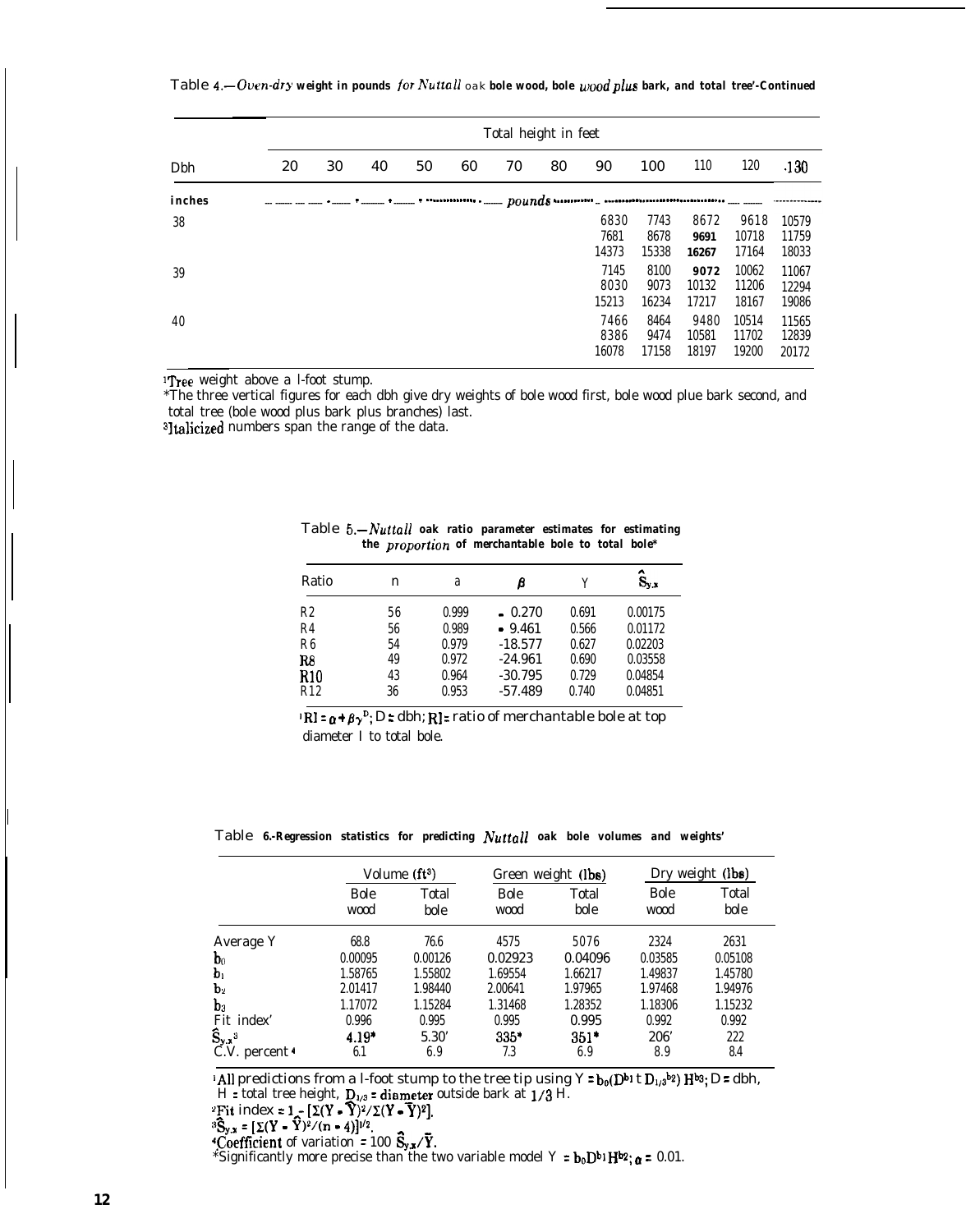Table *'T.--Regression statistics for predicting h'uttall oak bole volumes and weights'*

|                           |              | Volume $(ft^3)$ |              | Green weight (lbs) | Dry weight (lbs) |               |  |
|---------------------------|--------------|-----------------|--------------|--------------------|------------------|---------------|--|
|                           | Bole<br>wood | Total<br>bole   | Bole<br>wood | Total<br>bole      | Bole<br>wood     | Total<br>bole |  |
| Average Y                 | 68.8         | 76.6            | 4575         | 5076               | 2324             | 2631          |  |
| $\mathbf{b}_0$            | 0.00127      | 0.00174         | 0.04421      | 0.06615            | 0.04617          | 0.06875       |  |
| b <sub>1</sub>            | 0.87745      | 0.89690         | 1.12244      | 1.13885            | 0.52735          | 0.60499       |  |
| $\mathbf{b}_2$            | 1.10015      | 1.06095         | 0.88478      | 0.85108            | 1.41691          | 1.32736       |  |
| $\mathbf{b}_3$            | 1.92812      | 1.88605         | 1.87860      | 1.82274            | 1.91916          | 1.87988       |  |
| b.                        | 1.07231      | 1.04448         | 1.20056      | 1.15453            | 1.08714          | 1.04030       |  |
| Fit<br>index'             | 0.999        | 0.999           | 0.998        | 0.998              | 0.997            | 0.998         |  |
| $S_{y,x}$ <sup>3</sup>    | $1.65*$      | $1.74*$         | $204*$       | 201'               | $121*$           | $127*$        |  |
| C.V. percent <sup>4</sup> | 2.4          | 2.3             | 4.5          | 4.0                | 5.2              | 4.8           |  |

'All predictions from a l-foot stump to the tree tip using  $Y = b_0[(D^{b_1} \cdot D_{1/2}^{b_2}) + D_{1/4}^{b_3}] H^{b_4}$ ;  $D =$  dbh,  $H =$  total tree height,  $\mathbf{D}_{1/2}$  and  $\mathbf{D}_{1/4} =$  diameters outside bark at  $\mathcal{W}$  and  $\mathcal{W}$ , respectively.  $z\bar{F}$ it index = 1;  $[\Sigma(Y - Y)^2/\Sigma(Y - \overline{Y})^2]$ .

 ${}^{3}S_{y.x} = [\Sigma(Y - Y)^{2}/(n - 5)]^{1/2}.$ 

**Coefficient** of variation = 100  $\mathbf{\hat{S}_{y.x}}/\mathbf{\overline{Y}}$ 

\*Significantly more precise than either the two variable model Y =  $b_0D^{b_1}H^b$ or the three variable model Y =  $b_0(D^{b_1} + D_{1/3}b_2)$  Hbs;  $\alpha$  = 0.01.

Table *8.-Local volume and weight equations for Nuttall oak'*

| Component  | Average<br>Y | $\mathbf{b}_0$ | $\mathbf{b}_1$  | Fit<br>index'       | $S_{y,x}$ <sup>3</sup> | C.V.<br>percent <sup>4</sup> |
|------------|--------------|----------------|-----------------|---------------------|------------------------|------------------------------|
|            |              |                |                 | Volume (cubic feet) |                        |                              |
| Bole wood  | 68.8         | 0.13184        | 2.09394         | 0.972               | 11.28                  | 16.4                         |
| Total bole | 76.6         | 0.16154        | 2.06406         | 0.972               | 12.36                  | 16.1                         |
| Total tree | 113.9        | 0.07353        | 2.41890         | 0.977               | 17.71                  | 15.5                         |
|            |              |                | weight<br>Green | (pounds)            |                        |                              |
| Bole wood  | 4575         | 7.51917        | 2.14149         | 0.970               | 787                    | 17.2                         |
| Total bole | 5076         | 9.26000        | 2.10884         | 0.971               | 851                    | 16.8                         |
| Total tree | 7540         | 4.09080        | 2.47130         | 0.974               | 1261                   | 16.7                         |
|            |              |                | Dry weight      | (pounds)            |                        |                              |
| Bole wood  | 2324         | 4.99446        | 2.05787         | 0.967               | 411                    | 17.7                         |
| Total bole | 2631         | 6.21402        | 2.02829         | 0.967               | 455                    | 17.3                         |
| Total tree | 3909         | 2.83658        | 2.38225         | 0.974               | 646                    | 16.5                         |

\*From a I-foot stump to the tree  ${tip}$ , using Y =  $b_0D^{b_1}$ ; D =dbh.

<sup>2</sup>Fit index = 1<sub>1</sub> -  $[\Sigma(Y - Y)^2/\Sigma(Y - Y)^2]$ .

 ${}^{3}S_{y.x} = [\Sigma(Y - Y)^{2}/(n - 2)]^{1/2}.$ 

"Coefficient of variation = 100  $\frac{S_{y,x}}{T}$ .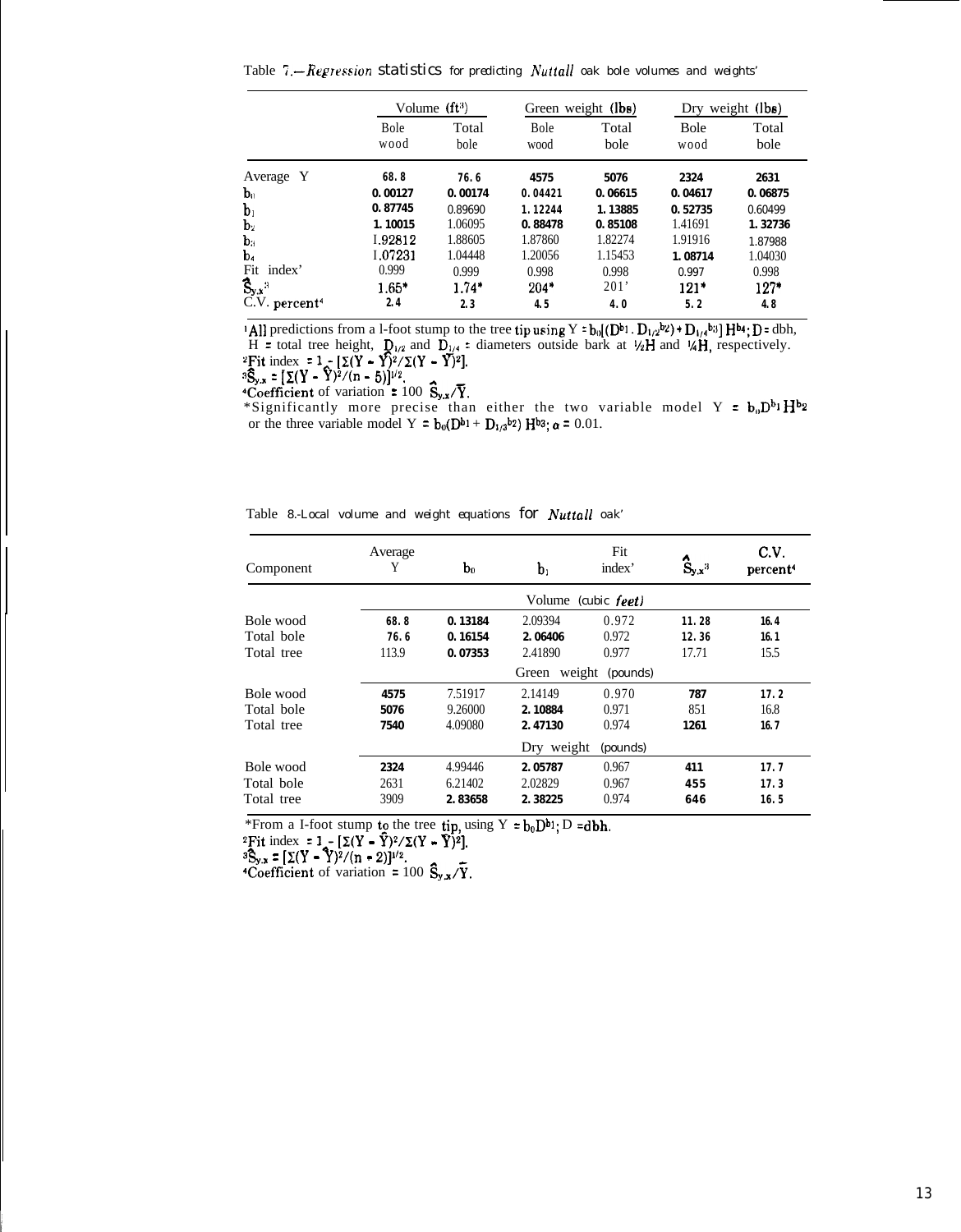# **APPENDIX**

### **Examples Using the Equations**

In this section examples are presented to illustrate use of the equations. The following tabulation gives data needed for equation use:

$$
D = 23.2 \text{ in}
$$

- $H = 108$  ft
- $D_{1/4} = 18.0$  in
- $D_{1/3}$  = 16.8 in
- $D_{1/2}$  = 10.9 in.

Bole wood volume is calculated using D, H, and the parameter estimates from table 1 as follows:

- $V = b_0 D^{b_1} H^{b_2}$ 
	- $= 0.00160 (23.2)^{1.7760} (108)^{1.1794}$
- $= 0.00160(266.14)(250.16)$
- $V = 107$ ; bole wood volume = 107 ft<sup>3</sup>.

To calculate total green bole weight using D, H, and  $D_{1/3}$  and the parameter estimates from table 6:

- $W = b_0[D^{b_1} + D_{1/3}b_2]H^{b_3}$
- $= 0.04096[(23.2)^{1.66217} + (16.8)^{1.97965}](108)^{1.28352}$  $= 0.04096[186.07 + 266.49](407.32)$

 $W = 7550$ ; total green bole weight is 7550 lbs.

To calculate total bole dry weight using D, H,  $D_{1/4}$ , and  $D_{1/2}$  and the parameter estimates from table 7:

- $W = b_0 [(D)^{b_1} (D_{1/2})^{b_2} + (D_{1/4})^{b_3}] H^{b_4}$ 
	- $= 0.06875[(23.2)^{0.60499}(10.9)^{1.32736}]$

 $+$  (18.0)<sup>1,87988</sup>](108)<sup>1,04030</sup>

 $= 0.06875[(6.70)(23.83) \cdot (228.96)](130.43)$ 

 $= 3485$ ; total dry bole weight is 3485 pounds. For purposes of comparison, the measured values for this tree are: bole wood volume, 88 cu. ft.; total green bole weight, 6671 lbs.; and total bole dry weight, 3314 lbs.

Merchantable bole estimates to, say, a lo-inch top are calculated using table 5 to estimate the merchantable proportion of the total bole and then multiplying that proportion by the predicted bole estimate of interest:

 $RI = \alpha + \beta \gamma^{D}$  $R10 = 0.964 + (-30.795)(0.729)^{23.2}$  $= 0.964$  •t  $(-30.795)(0.000654)$  $= 0.964 - 0.020$  $R10 = 0.944$ .

Then bole wood volume to a IO-inch top can be calculated:

 $V10$   $\alpha$  (R10)(predicted total bole wood volume)

.

 $= (0.944)(107)$ 

 $V10 = 101$  cubic feet

Of course, total bole volumes or weights can be calculated using any one of the three sets of parameter estimates given in tables 1,6, or 7. Then any of these total bole calculations can be used with the estimate of merchantable proportion to calculate merchantable bole values. The choice of which set of equations to use is left to the user, who must balance inventory precision against inventory cost.

The relative precision of the four different model forms in estimating the three components in this example are compared in the following tabulation:

| Model                                                              | <b>Bole</b><br>wood<br>volume | Total<br>green bole<br>weight | Total<br>dry bole<br>weight |  |
|--------------------------------------------------------------------|-------------------------------|-------------------------------|-----------------------------|--|
|                                                                    |                               | cubic feet pounds             | pounds                      |  |
| $\mathbf{b}_0 \mathbf{D}^{b_1}$                                    | 95                            | 7018                          | 3656                        |  |
| $\mathbf{b}_0 \mathbf{D}^{\mathsf{b}_1} \mathbf{H}^{\mathsf{b}_2}$ | 107                           | 7900                          | 4074                        |  |
| $b_0(D^{b_1} + D_{1/3}b_2)$ H <sup>b</sup> <sub>3</sub>            | 101                           | 7550                          | 3859                        |  |
| $b_0[(D^{b_1} \cdot D_{1/2}b_2)]$                                  |                               |                               |                             |  |
| + $D_{1/4}$ <sup>b<sub>3</sub> H<sup>b<sub>4</sub></sup></sup>     | 93                            | 6897                          | 3485                        |  |
| Measured                                                           | 88                            | 6671                          | 3314                        |  |

This tabulation compares estimates for a single tree. The estimates based on diameter alone are close to the estimate from the four-variable model. This is a chance occurrence in this case which always must be considered in single estimates. But on the average, taking more tree measurements will increase the precision of the estimate.